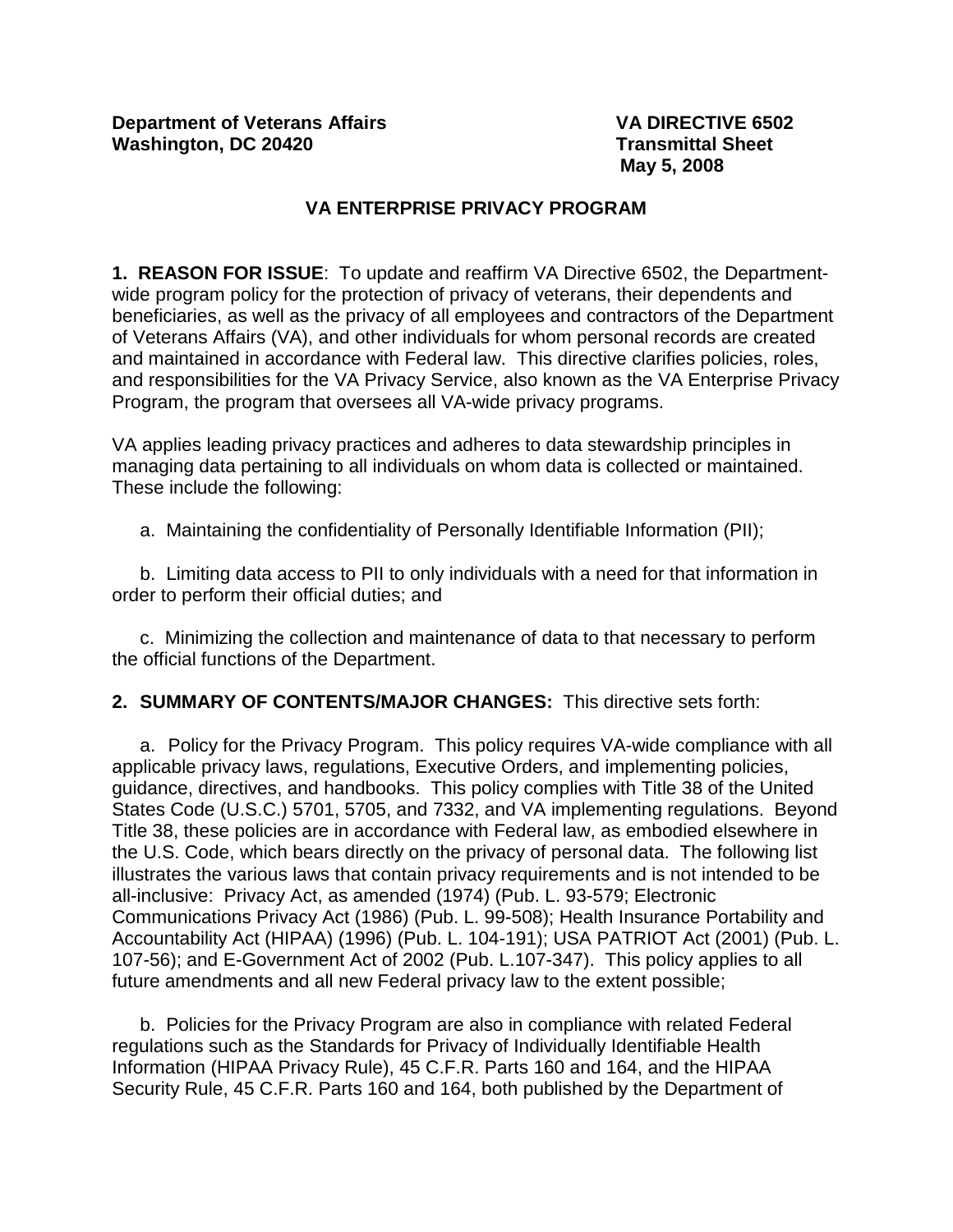Health and Human Services (HHS). These policies also comply with Federal law related to the dissemination of Federal information, such as the Freedom of Information Act (FOIA), 5 U.S.C. § 552, as amended by Pub. L. 104-231;

c. Responsibilities for implementing and managing the Department-wide Privacy Program;

- d. References related to the Privacy Program;
- e. Major changes include the following:
- (1) Change of directive title;
- (2) Administrative updates;
- (3) Guidance for the proper maintenance of personal information;
- (4) Standards for access to, and disclosure of, records;
- (5) Requirement for a Data Integrity Board;
- (6) Requirement for the oversight of a privacy breach tracking tool;

(7) Change in title of the senior executive for privacy from ADAS, Office for Cyber and Information Security to ADAS, Office of Privacy and Records Management;

(8) Establishment of new duties for the ADAS, Office of Privacy and Records Management, the Director of the Privacy Service, and Under Secretaries, Assistant Secretaries, and Other Key Officials;

(9) Establishment of duties for VA employees, contractors, volunteers, interns, and business associates;

(10) Establishment of responsibilities for Privacy Officers;

(11) Provision of additional privacy program-related legislation and guidance; and

(12) Provision of definitions for terms added to this Directive.

**3. RESPONSIBLE OFFICE:** Associate Deputy Assistant Secretary (ADAS), Office of Privacy and Records Management, Office of Information Protection and Risk Management, Office of the Assistant Secretary for Information and Technology (005).

**4. RELATED HANDBOOKS:** VA Handbook 6500, Information Security Program, VA Handbook 6502.1, Privacy Violation Tracking System (PVTS); VA Handbook 6502.2, Privacy Impact Assessments; VA Handbook 6502.3, Web Page Privacy Policy; and all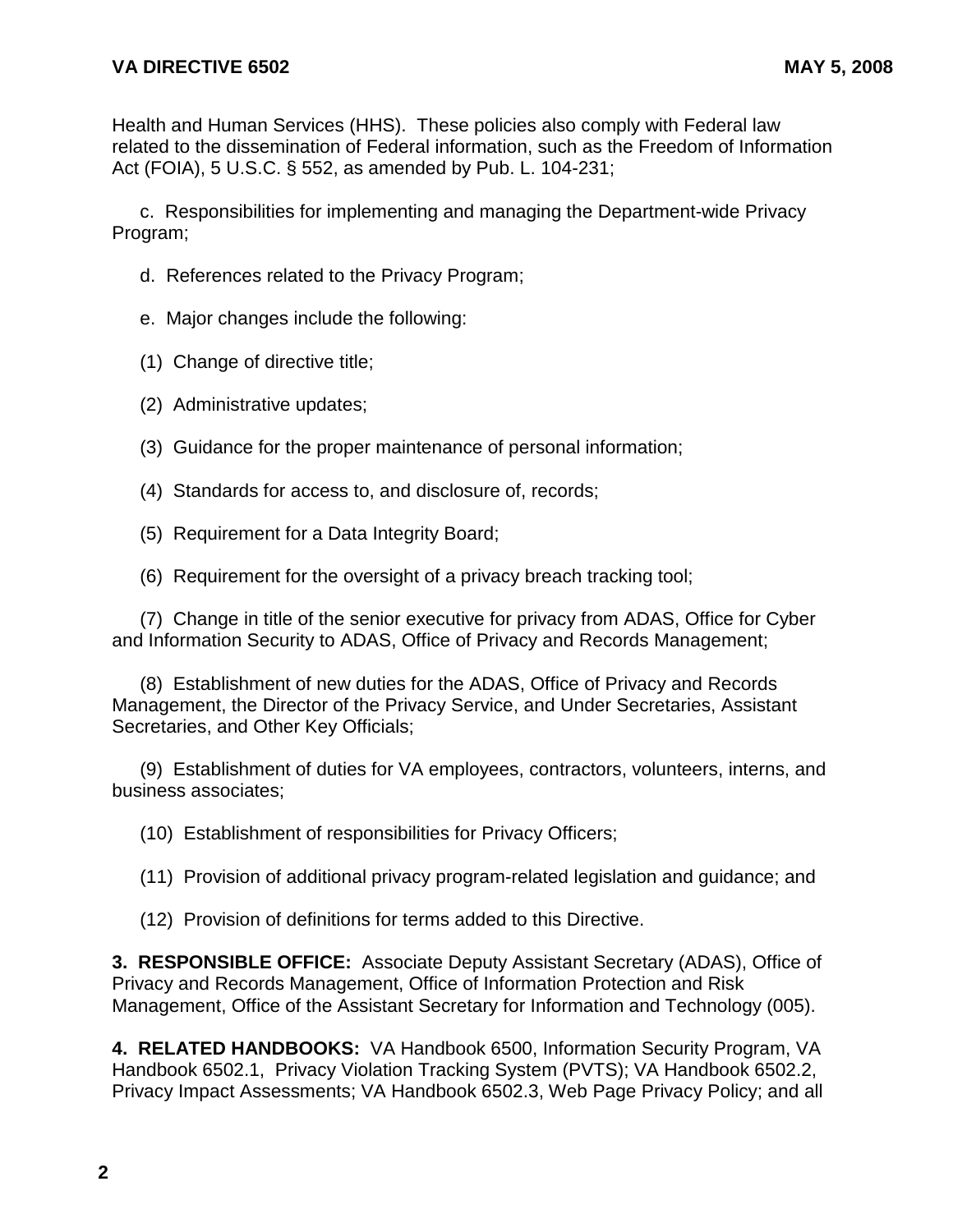Handbooks to follow, including but not limited to the following topics: Maintenance of PII; Privacy Officer Roles and Duties; Privacy Reviews; Privacy Training; Processing of Privacy Act requests; Release of Information; Systems of Records; Procedures for Establishing Computer Matching Agreements; Information Governance Board; Privacy Act Officer Roles and Duties

**5. RESCISSION:** VA Directive 6502, Privacy Program, dated June 30, 2003.

## **CERTIFIED BY: BY DIRECTION OF THE SECRETARY OF VETERANS AFFAIRS:**

**/S/ /S/**

Robert T. Howard **Robert T. Howard** Assistant Secretary for **Assistant Secretary for** 

Information and Technology Information and Technology

Distribution: Electronic Only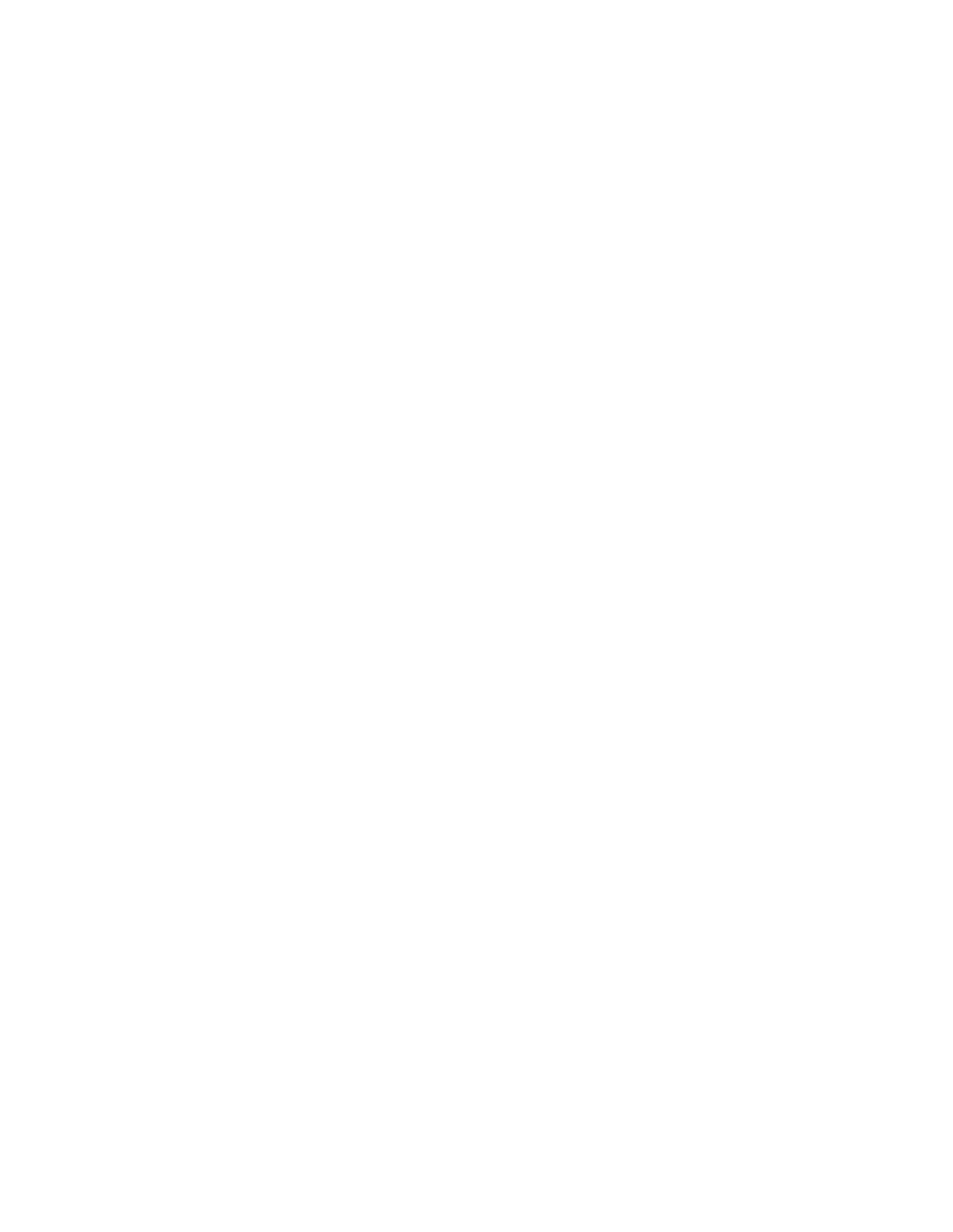## **VA ENTERPRISE PRIVACY PROGRAM**

## **1. PURPOSE**

a. This directive establishes the policies and responsibilities for the Department of Veterans Affairs (VA) Privacy Service, also known as the VA Enterprise Privacy Program, and establishes the VA Privacy Program.

b. The VA Privacy Program shall apply to all personal data (hereinafter referred to as "Personally Identifiable Information (PII)" that is collected, created, transmitted, used, processed, stored, or in the process of disposition (all hereinafter referred to as "maintained", unless otherwise indicated) by, or for, VA regardless of the medium in which it is maintained.

*Note*: For purposes of this Privacy Service Directive, the term PII is interchangeable with the term "Sensitive Personal Information" (SPI), as defined in 38 U.S.C. § 5727 (19) and VA Handbook 6500. Nevertheless, PII and SPI are defined separately in the Definitions Section because SPI is a term unique to VA by statute while PII is the term used elsewhere in the Federal government and in the private privacy industry.

c. The mission of VA is to serve America's veterans and their families. In order to fulfill this mission, it is necessary for VA to collect and maintain PII about veterans, their dependents and their beneficiaries. In the exercise of its mission, VA is required to collect and maintain such data for others, such as VA employees, contractors, and volunteers. The mission of the VA Privacy Service, through the implementation of the Privacy Program, is to preserve and protect the privacy of PII gathered or created by VA in the course of performing official duties. The manner of this protection shall comply with requirements of all Federal statutes and regulations, Executive Orders, and Government and VA-wide policies, procedures, and guidance.

d. VA applies leading privacy practices and adheres to data stewardship principles in managing data pertaining to all individuals on whom PII is collected and maintained. These include the following:

(1) Maintaining the confidentiality of Personally Identifiable Information (PII);

(2) Ensuring appropriate levels of security for PII by limiting data access to individuals with a need for that information in order to perform official duties; and

(3) Minimizing the collection and maintenance of data to that which is necessary to perform the official functions of the Department.

e. The provisions of this directive apply to all VA components and pertain to all PII, maintained in any medium, including, but not limited to, hard copy, microform, and electronic format, and by information systems administered by, or otherwise under the authority or control of VA.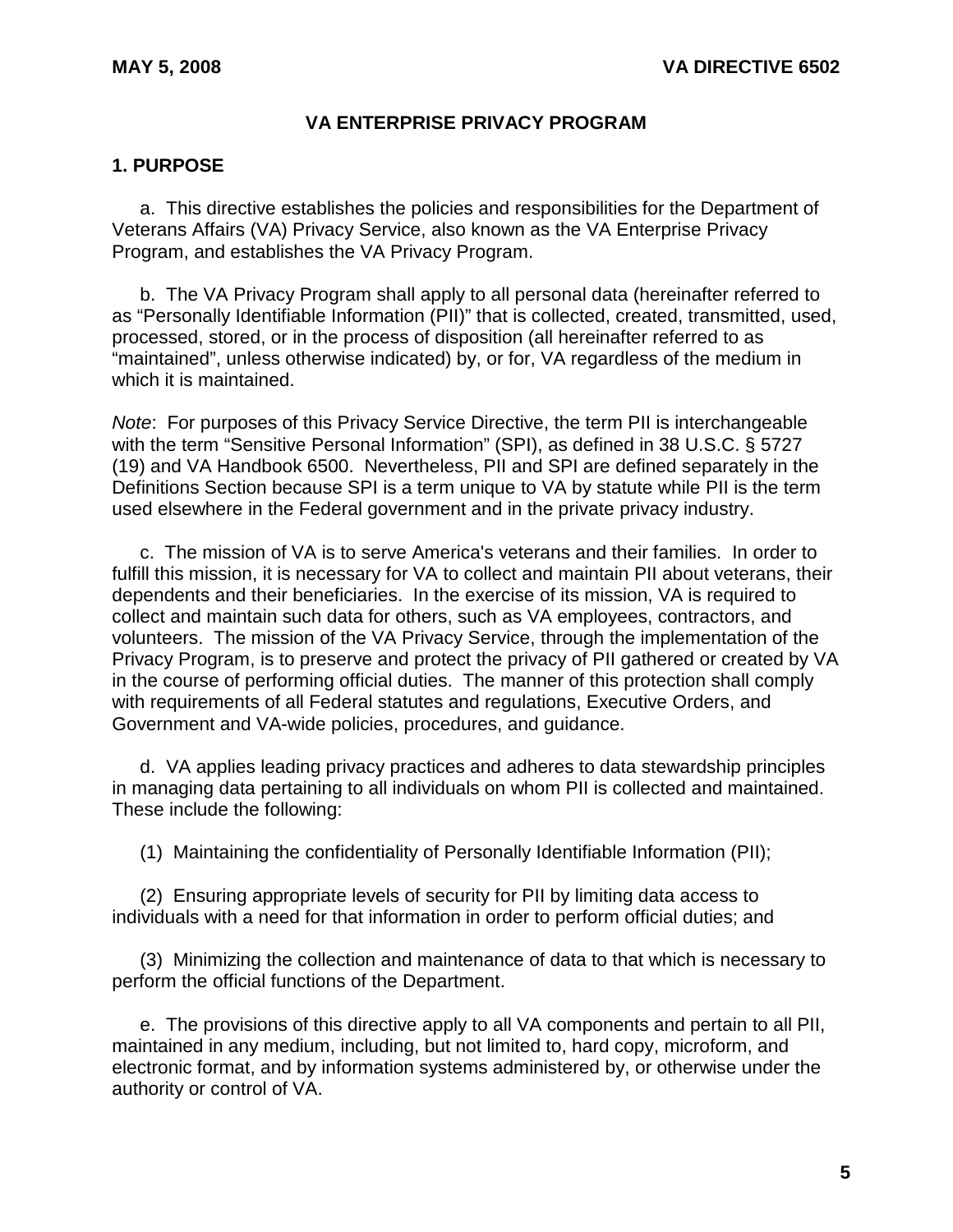f. Terms not specifically defined within this Directive reflect their reasonable meaning within the context of the preservation and protection of PII.

# **2. POLICY**

# **It is VA policy that:**

a. **Privacy is a fundamental right.** The privacy of PII is a personal and fundamental right that shall be respected and protected in all VA functions, services, and facilities.

b. **A Privacy Program will be sustained.** VA shall implement a Department-wide Privacy Program through the conduct of a Privacy Service under the Assistant Secretary for Information and Technology.

c. **PII will be kept confidential.** In accordance with 5 U.S.C. 552a, 38 U.S.C. §§ 5701, 5705, and 7332, and other applicable Federal privacy laws and regulations, as appropriate, VA shall ensure that all PII that is maintained by, or for, VA in any medium, is kept confidential, except when disclosure is permitted or compelled under law.

d. **PII will be properly controlled.** All PII in the custody and control of VA shall be used and disclosed only as permitted or required by law.

e. **Contractor-controlled PII will be properly maintained.** VA shall ensure that all contracts in which any data containing VA-owned PII that is maintained by contractors will contain the appropriate clauses as may be required by Federal Acquisition Regulations and other Federal authorities in order to ensure that the VA data under the control of the contractor is maintained in accordance with Federal law and VA policy.

f. **Data will be protected.** The physical input and output products of VA information systems that contain privacy-protected data, such as disks, paper, flash drives or any other data storage device, shall be protected against misuse and unauthorized access, unauthorized disruption, unauthorized disclosure, or unauthorized modification or destruction. No technology utilized to collect, use, or disclose PII shall erode privacy protections afforded by Federal law or VA policy.

g. **PII will be kept secure.** Security plans shall be continually developed and security controls implemented on all networks and filing systems that maintain PII in any form. These controls shall be implemented, as required by law or policy, to protect the security and privacy of all operating or filing systems, application software, and data in VA information systems from accidental or malicious disclosure, alteration or destruction, and to provide assurances to the user of the quality, integrity, and confidentiality of PII maintained by VA. Technologies used to maintain PII will allow for continuous auditing of compliance with VA policy.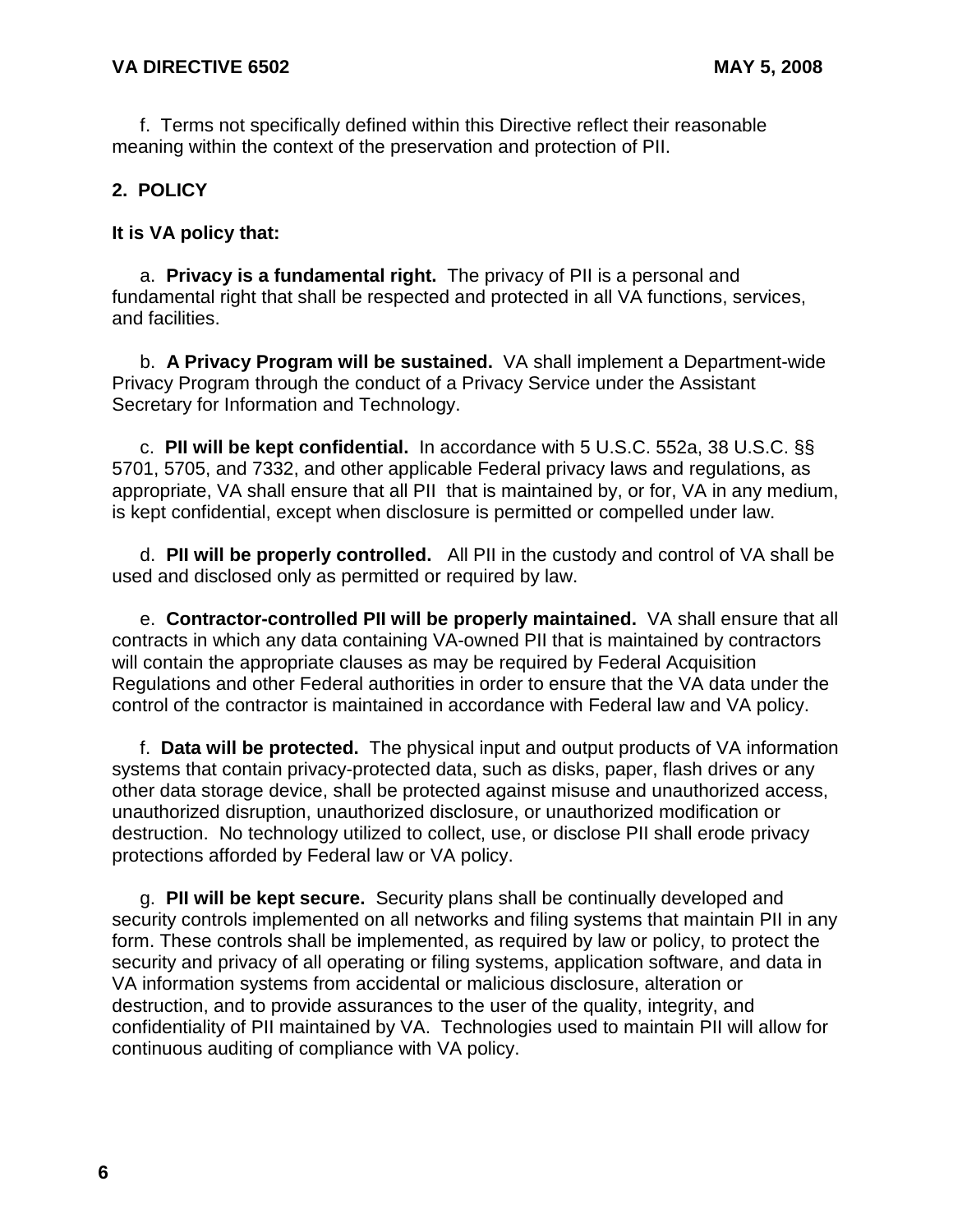h. **Privacy and data breaches shall be reported.** VA personnel, contractors, and authorized users shall report all privacy complaints or actual or suspected breaches involving PII in a timely and complete manner, as required by applicable law, and VA regulations and policy to agents designated by the Privacy Service. VA shall resolve all such breaches with privacy implications in a timely fashion in accordance with applicable law and policy. For further guidance see VA Handbook 6502.1, Privacy Violation Tracking System (PVTS).

i. **A data breach service shall be sustained.** VA shall maintain a service for the tracking and reporting of suspected or actual breaches involving PII to the VA Security Operations Center (SOC), US-CERT, the VA Privacy Service, the appropriate Privacy Officer and any other pertinent entity. For further guidance see VA Handbook 6502.1, Privacy Violation Tracking System (PVTS) and the Formal Event Reporting and Evaluation Tool (FERET) guidebook.

j. **Privacy awareness training shall be provided.** VA shall provide annual privacy awareness to all levels of VA staff, contractors, volunteers, interns, and trainees, and provide role-based privacy training on an as-needed basis. Business Associates shall provide annual privacy awareness training to all levels of staff, all contractors, volunteers, interns and any other entity that will handle VA data.

k. **Privacy Reviews shall be conducted.** VA shall conduct privacy reviews as required by law, OMB guidance, and VA policy.

l. **Privacy Impact Assessments (PIA) shall be performed.** VA shall perform PIAs in compliance with Section 208 of the E-Government Act of 2002 (Pub. L. 107-347), and applicable Office of Management and Budget (OMB) guidance. See VA Handbook 6502.2, Privacy Impact Assessment, for further guidance.

m. **An Information Governance Board shall be sustained.** VA shall establish a multidisciplinary information governance body entrusted with establishing VA-wide data classification and data management strategies.

n. **PII will be properly maintained.** Personally Identifiable Information shall be maintained in a manner that will ensure:

(1) The PII is relevant and necessary to carry out a purpose prescribed by the Secretary or required by law, regulation or Executive Order;

(2) To the greatest extent practicable, the PII is collected directly from the individual to whom it pertains;

(3) When it is not possible to collect PII directly from the individual and that information is collected from third parties, it will be verified with the subject of the record to the greatest extent practicable before any negative action is taken;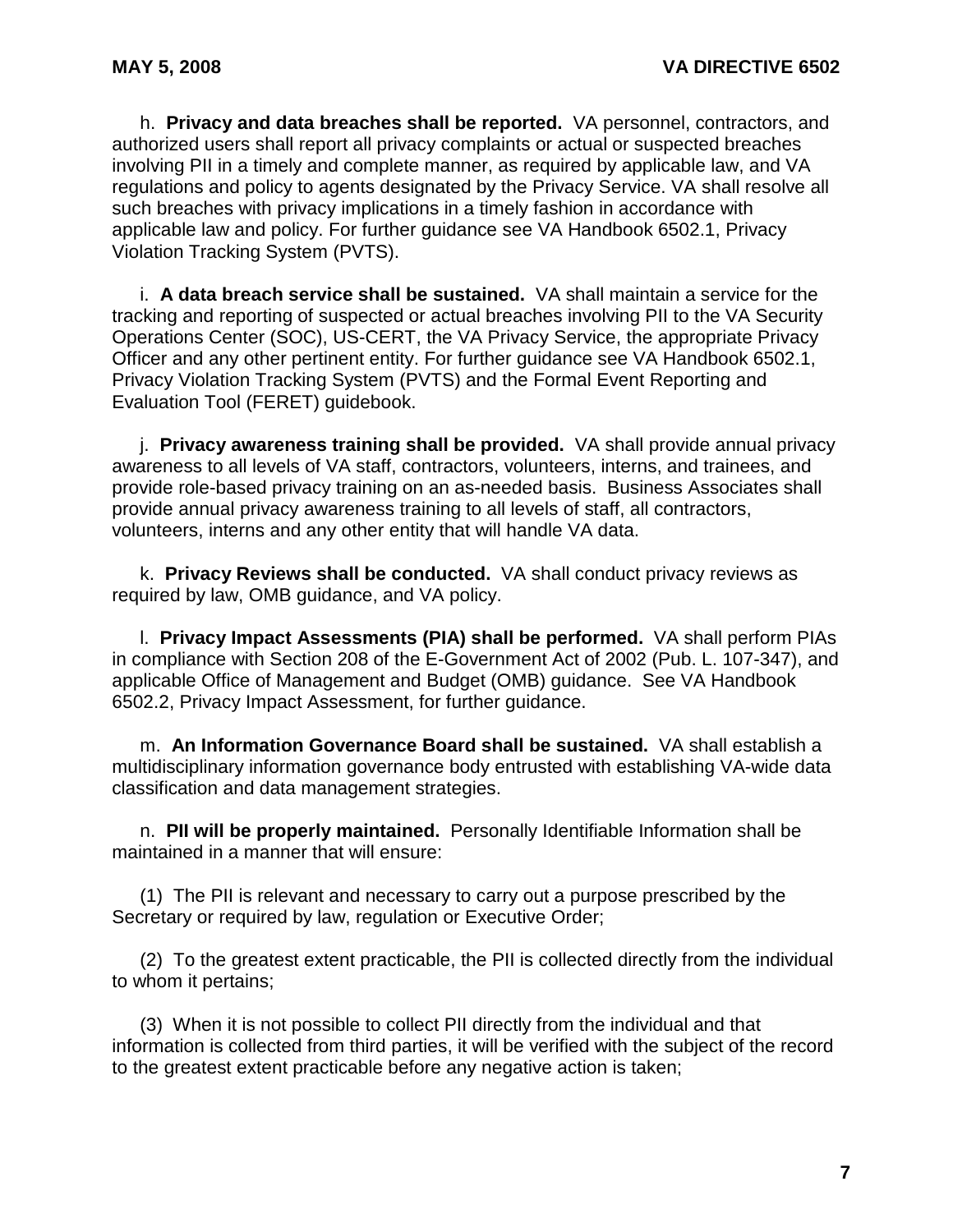(4) The individual from whom PII is obtained is informed why the information is being collected, the authority for the collection, whether or not providing the information is mandatory or voluntary, and the consequences of not providing the information requested;

(5) No record that describes how individuals exercise their rights guaranteed by the First Amendment of the U.S. Constitution will be kept, unless expressly authorized by statute or by the individual to whom the records pertain or is pertinent to and within the scope of an authorized law enforcement activity;

(6) The PII collected shall be timely, accurate, relevant, and complete for its intended use to the extent possible;

(7) Administrative, technical, and physical safeguards are in place to ensure the security of records containing PII. These safeguards must be appropriate to prevent the compromise or misuse of PII while being maintained by VA in any medium; and

(8) All PII will be disposed of at the end of the retention period as required by law or regulation.

o. **Records containing PII shall be disclosed only under limited circumstances**. Disclosure of records from a Privacy Act system of records pertaining to an individual shall be prohibited except with the consent/authorization of the individual to whom the records pertain or as authorized by the Act and other laws pertaining to the information. When disclosures are made, the individual shall be permitted to the extent authorized under the Privacy Act or other law pertaining to disclosure of the information, to receive an accounting of these disclosures from VA. PII contained in a Privacy Act system of records shall be handled in full compliance with fair information practices as defined in the Privacy Act.

*Note:* Information that is not maintained in a Privacy Act System of Records may still be considered PII, and may be prohibited from disclosure by law, regulation, or VA policy.

p. **Computer Matching Agreements shall comply with the law.** Computer matching programs between VA and Federal, state, or local governmental agencies shall be conducted in accordance with law and VA policy.

q. **A Data Integrity Board shall be sustained.** VA shall sustain a Data Integrity Board, consisting of senior officials and shall include ADAS, Office of Privacy and Records Management and the Inspector General or their designees. This Board will oversee and coordinate VA efforts to comply with the provisions of the Privacy Act and all other applicable law, and will oversee and approve all VA computer matching activities in accordance with the requirements of the Privacy Act; the Computer Matching and Privacy Protection Act of 1988; and the Office of Management and Budget (OMB) guidance.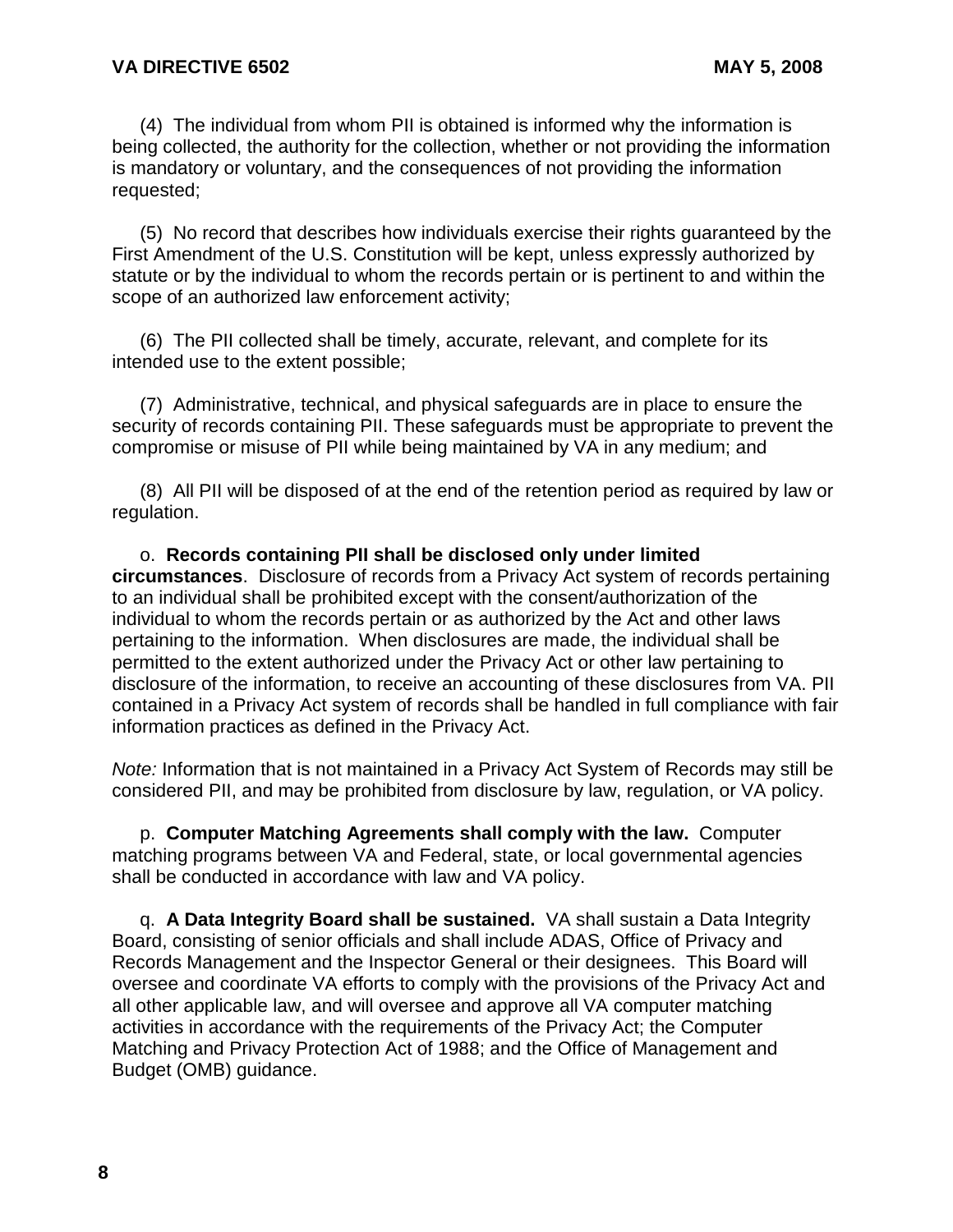r. **VA shall comply with current laws and regulations.** VA shall evaluate legislative and regulatory proposals involving the collection use, and disclosure of PII, and shall continually assess compliance with all applicable Federal privacy laws and regulations. All VA entities that maintain PII shall:

(1) Identify the PII for which they are responsible;

(2) Comply with all extant and future Federal privacy law, regulations, and guidance pertaining to that PII;

(3) Submit a Privacy Review to the Privacy Service documenting the procedures used to comply with Federal privacy law and regulations; and

(4) Submit annual privacy risk assessments as required by law or policy and conduct related ongoing compliance monitoring activities in coordination with other compliance and operational assessment functions.

s. **VA shall not impede the Inspector General's duties.** Nothing in this directive shall prevent or impede the VA Inspector General from performing duties pursuant to the Inspector General Act or other statutory authority.

# **3. RESPONSIBILITIES**

a. **The Secretary of Veterans Affairs.** The Secretary has designated the Assistant Secretary for Information and Technology as the Department's Chief Information Officer (CIO) who is the senior agency official responsible for the VA Information Security and Privacy Programs.

b. **The Assistant Secretary for Information and Technology (ASIT).** The ASIT, as the VA CIO, shall:

(1) Establish Department-wide requirements, and provide oversight and guidance related to the protection of PII throughout VA;

(2) Designate the Deputy Assistant Secretary (DAS), Office of Information Protection and Risk Management, as the principal Department official responsible for ensuring department-wide compliance with privacy and records management law, policies, and standards;

(3) Approve the Director of the Privacy Service and the Director of Records Management, as the Secretary's designated senior agency official for the VA Privacy Program;

(4) Ensure that there are adequate staff and funding resources to properly fulfill all privacy-protection functions;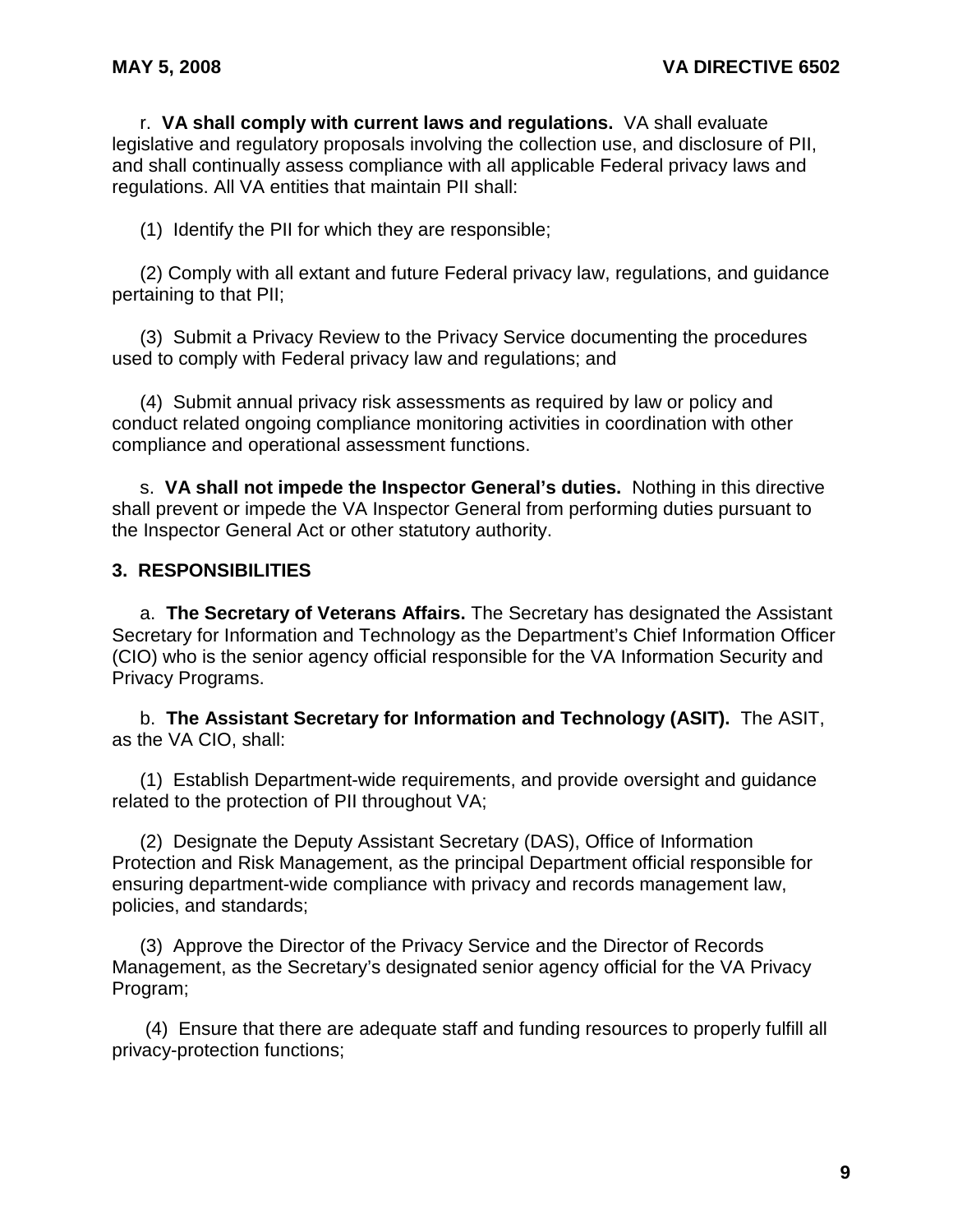(5) Sustain a privacy training, education, and awareness program for all VA personnel and other authorized individuals involved in either the maintenance and management of PII, or the management, use, or operation of VA information systems containing PII;

(6) Develop and issue VA privacy directives, handbooks, and other Departmentwide privacy publications, as appropriate; and

(7) Submit, as required by applicable law, all VA reviews of PII.

c. **The DAS, Office of Information Protection and Risk Management.** The DAS shall:

(1) Direct all VA information protection and privacy programs;

(2) Perform all privacy duties and responsibilities as designated by the Assistant Secretary of Information and Technology;

(3) Recommend for selection an Associate Deputy Assistant Secretary (ADAS), Office of Privacy and Records Management, as the principal Department official responsible for the VA Privacy Program;

(4) Set the direction and strategy for the development and implementation of privacy policy, standards, guidelines, and procedures to ensure ongoing maintenance of privacy in accordance with federal law and policy;

(5) Coordinate with the Assistant Secretary for Operations, Security and Preparedness on matters related to privacy;

(6) Maintain relationships with VA Office of the Inspector General and VA Police and other governmental agencies when dealing with privacy issues;

(7) Define information protection activities as related to privacy;

(8) Set requirements for privacy education and awareness; and

(9) Ensure VA-wide implementation of Federal Information Security Management Act (FISMA) and OMB Circular A-130 compliance, related to confidentiality, for all VA applications and general support systems.

d. **The ADAS, Office of Privacy and Records Management.** The ADAS shall:

(1) Perform all privacy duties and responsibilities as designated by the DAS, Office of Information Protection and Risk Management

(2) Serve as the senior executive for privacy for the Department of Veterans Affairs;

(3) Have overall responsibility for oversight of a Department-wide privacy program;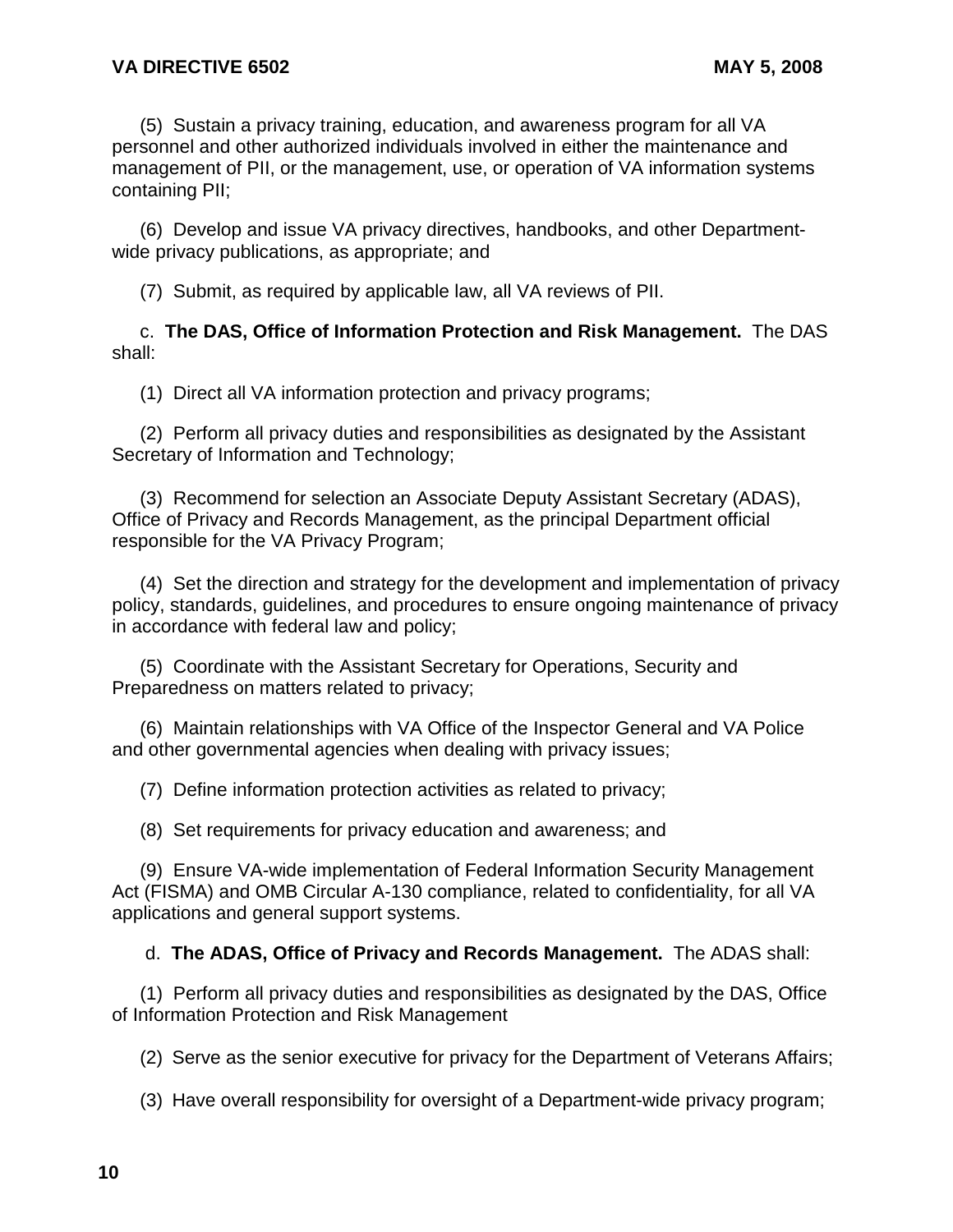(4) Develop, issue, monitor and implement VA privacy policies and procedures in accordance with Federal law, regulations, guidance, and VA Directives;

(5) Advise the DAS, Office of Information Protection and Risk Management, VA Assistant Secretary of Information and Technology, Under Secretaries, Assistant Secretaries, and other key officials on privacy policy compliance; effective privacy practices and safeguards over VA information systems; and other matters relevant to protecting all PII, and all information systems containing PII;

(6) Recommend for selection a Director of the Privacy Service.

(7) Facilitate cooperation among all VA Administrations, staff offices, and other key officials regarding VA's Privacy Program;

(8) Develop program spending plans that consider the risk to the integrity and confidentiality of all PII, regardless of the medium on which it is found;

(9) Issue technical guidance and direction to the Deputy CIOs and Administration and Staff Office Privacy Officers regarding all aspects of implementing the VA privacy program;

(10) Provide leadership and direction in collaboration with appropriate senior officials to ensure that all privacy issues are resolved in a timely and appropriate manner;

(11) Coordinate with key officials to ensure proper maintenance of all data containing PII; and ensure that the data stewardship principles are followed;

(12) Coordinate with key officials to develop VA-wide, network-wide privacy policies and procedures in accordance with Federal law and regulations, and VA policy;

(13) Coordinate with Under Secretaries, Assistant Secretaries, and other key officials to establish a multidisciplinary information governance board to create VA-wide data classification and data management strategies;

(14) Coordinate with the senior official responsible for incident response and the senior official responsible for data security to ensure that incident response policies and procedures are in accordance with applicable Federal privacy laws and VA Directives;

(15) Coordinate with key officials to ensure that all contracts that allow PII to be accessed by, transferred to and maintained by third parties contain FAR clause 52.224.1;

(16) Devise privacy risk assessment policies and procedures and conduct ongoing compliance monitoring activities in coordination with other compliance and operational assessment functions within VA;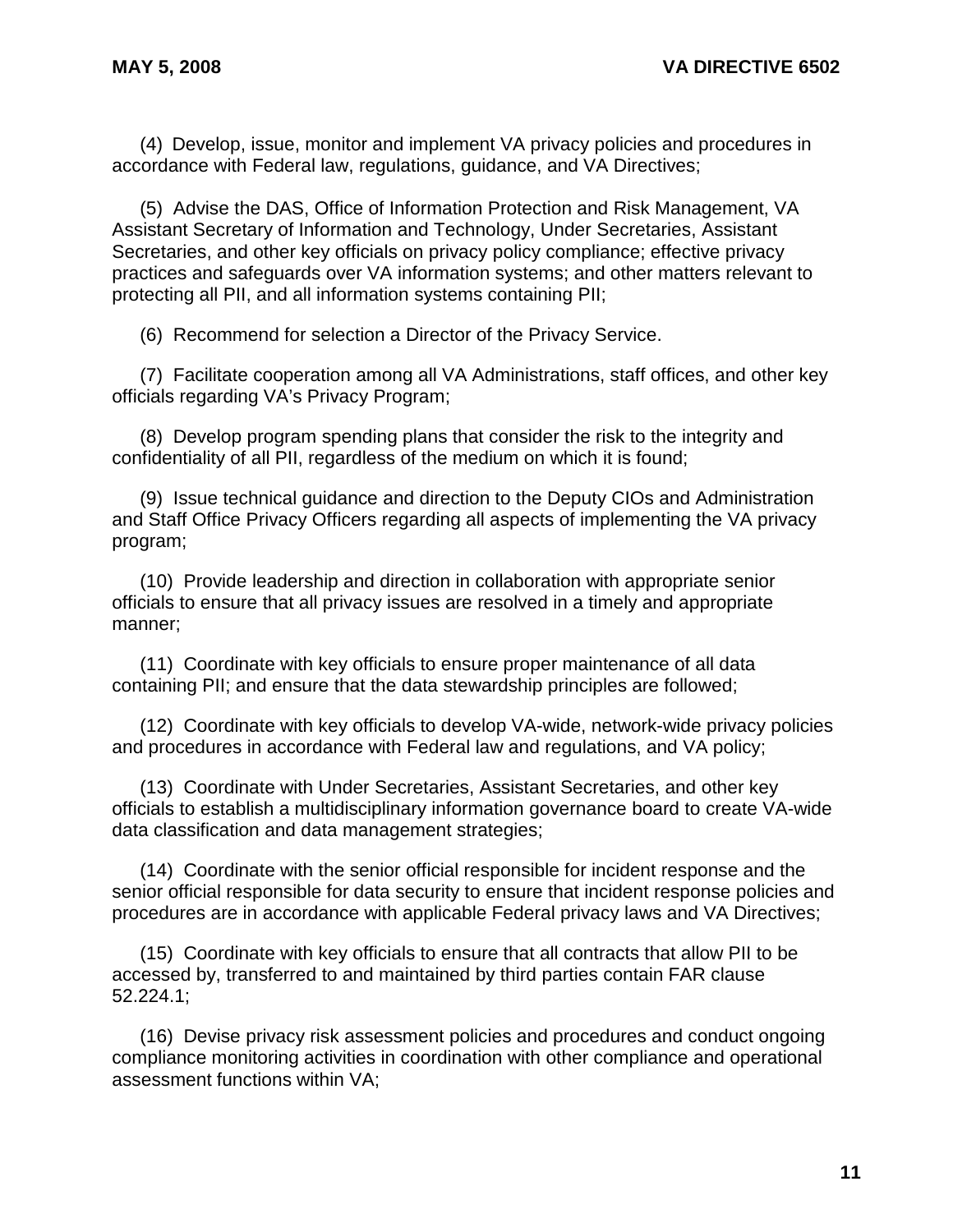(17) Develop multiyear plans to improve privacy controls as part of VA cyber and information security;

(18) Collaborate with the ADAS, Office of Cyber Security to develop standards that ensure security controls provide proper protection of all PII at VA;

(19) Administer the process for receiving, documenting, tracking, investigating, and taking action, on all privacy complaints or actual or suspected privacy events involving PII in coordination and collaboration with other offices serving similar functions and, when necessary, legal counsel;

(20) Continually update policies regarding the maintenance of PII as legal requirements and other circumstances may dictate;

(21) Coordinate with the ADAS, Office of Risk Management and Incident Response to provide a privacy notification system, in accordance with applicable Federal law that pertains to all PII;

(22) Issue guidance concerning the conduct and use of Privacy Reviews, and the contents of reports generated as a result of the Privacy Reviews;

(23) Coordinate and monitor the delivery of privacy training, consisting of both an initial privacy orientation, and on-going education and awareness campaigns, to all VA employees, volunteers, medical and professional staff, contractors, business associates, alliances, and other third parties, as appropriate;

(24) Establish, along with management and operations, a mechanism to track access to PII, as required by law; and

(25) Develop access, audit, and reporting procedures to allow qualified individuals to receive access and to review information pertinent to their assigned duties or responsibilities at VA.

e. **Director, Privacy Service**. The Director shall:

(1) Perform all privacy duties and responsibilities as designated by the ADAS, Office of Privacy and Records Management;

(2) Develop, review, coordinate and monitor privacy policy for VA in conjunction with policy efforts by all VA Administrations and staff offices;

(3) Provide technical guidance to Under Secretaries, Assistant Secretaries, and other key officials regarding requirements for the protection of all PII;

(4) Coordinate with the VA Office of Oversight and Compliance to devise measures and methodologies to be utilized when auditing VA facilities for privacy compliance;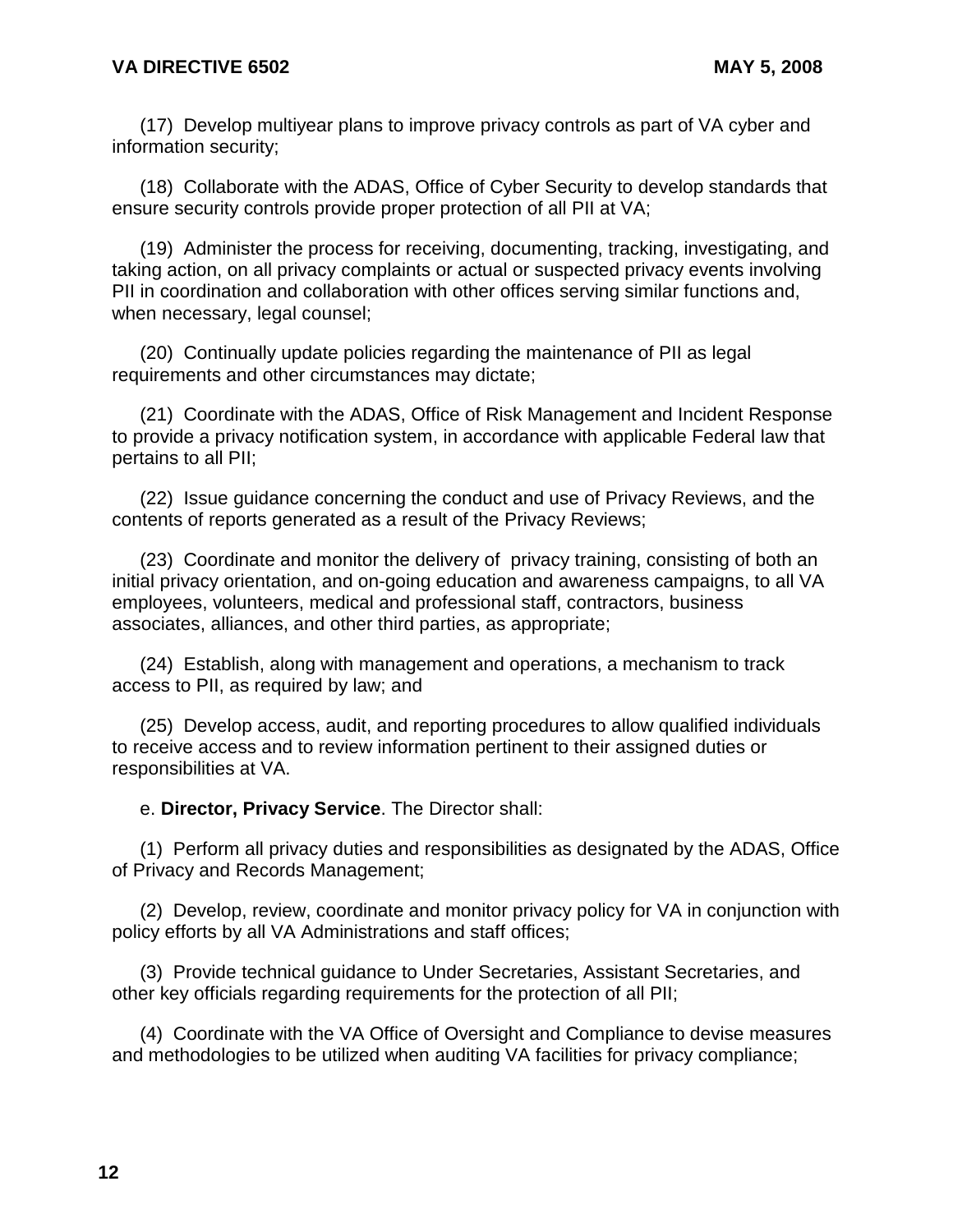(5) Coordinate with the Director of Records Management, as needed, on matters concerning the Privacy Act;

(6) Establish Department-wide requirements, and monitor compliance with all Federal privacy law, regulations, guidance, and VA policy;

(7) Collaborate with entities responsible for the development of Department-wide requirements for the responsibilities of Privacy Officers and provide implementation guidance, as needed;

(8) Collaborate with pertinent parties in the development and implementation of Department-wide requirements and guidance regarding VA Rules of Behavior concerning the handling of PII;

(9) Develop and provide annual Department-wide general privacy awareness training and monitor compliance with this requirement;

(10) Provide Department-wide requirements on the development and implementation of periodic role-based privacy training;

(11) Publish an annual list of all employees who are designated as Privacy Officers;

(12) Require a Privacy Review, which is a review by Under Secretaries, Assistant Secretaries, other key officials, and information owners of all PII for which they are responsible, and how such data is maintained;

(13) Review, monitor, and maintain the Privacy Reviews which shall be used to determine compliance with applicable law in conjunction with the VA Office of Oversight and Compliance and the Office of General Counsel;

(14) Analyze the existing safeguards to ensure the confidentiality of all PII and provide recommendations for policy modifications, procedures and processes targeted at the protection of PII;

(15) Provide all required privacy-related reporting, including recommendations to the ADAS, Office of Privacy and Records Management, and the CIO, as required by applicable law;

(16) Examine new or pending legislation, in conjunction with the Office of General Counsel, to determine the actual or potential impact of such legislation on privacy policy and/or practice at VA;

(17) Establish VA policy on the tracking and auditing of VA privacy breaches and complaints by:

(a) Assigning, implementing, and managing a Department-wide system to track privacy complaints and reports of alleged suspected or actual breaches involving PII, or alleged violations of applicable privacy laws and policies;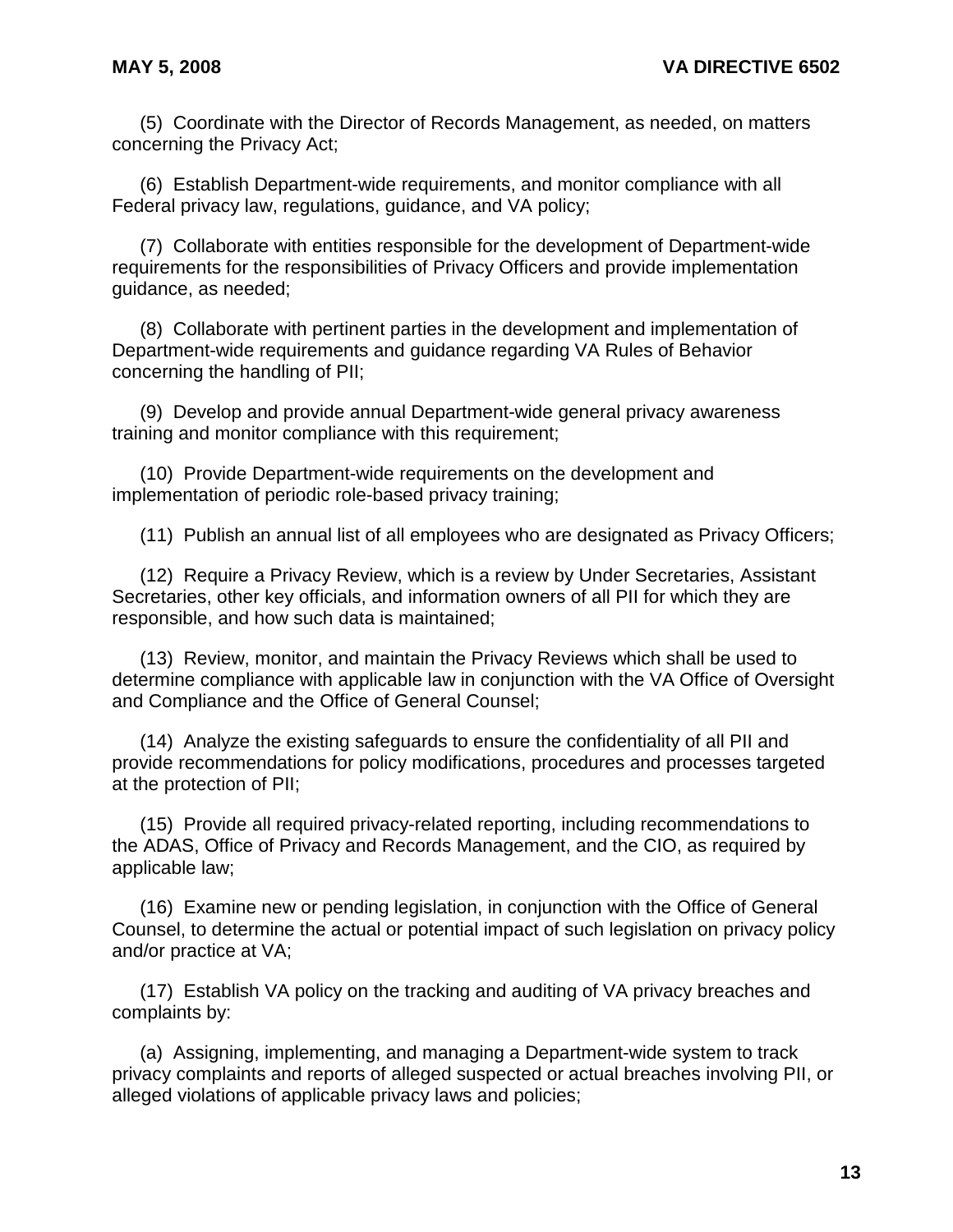(b) Maintaining audit records and documentation provided by said tracking system;

(c) Reporting to oversight agencies and VA management on privacy violation complaint resolution measures taken within VA, as required; and

(d) Providing oversight and guidance, and ensuring VA compliance with applicable Federal law relating to privacy complaints, or actual or suspected breaches involving PII throughout VA;

(18) Establishing Department-wide requirements and guidance on the development and completion of Privacy Impact Assessments (PIA) by:

(a) Sustaining a PIA template for use when performing PIAs on VA information systems in accordance with Office of Management and Budget (OMB) guidance; and

(b) Providing oversight and monitoring compliance with the legal and policy requirements of each PIA for each system;

(19) Preparing a report to Congress on an annual basis on activities of the Department that affect privacy, including complaints of privacy breaches, implementation of the Privacy Act, internal controls, and other relevant matters; and

(20) Developing and promulgating privacy-related duties and responsibilities of all full-time Privacy Officers.

f. **The Director of Records Management**. The Director shall:

(1) Provide advice, assistance, and recommendations to the ADAS, Office of Privacy and Records Management regarding policies, procedures, and other requirements governing the Freedom of Information Act (FOIA), the Privacy Act, 38 U.S.C. 5701, 5702, 5705 and 7332, and their implementation;

(2) Coordinate with the Director of the Privacy Service, as needed, on matters concerning the Privacy Act; and

(3) Collaborate with the Director of the Privacy Service on improving VA safeguards for PII.

## g. **ADAS, Office of Risk Management and Incident Response and the ADAS, Office of Cyber Security.** These offices are responsible for:

(1) Coordinating with the ADAS, Office of Privacy and Records Management when developing policies and methodologies regarding the response to data breaches; and

(2) Coordinating actions on privacy incidents, data breaches, and privacy violations.

h. **The Inspector General**. The Office of the Inspector General is responsible for: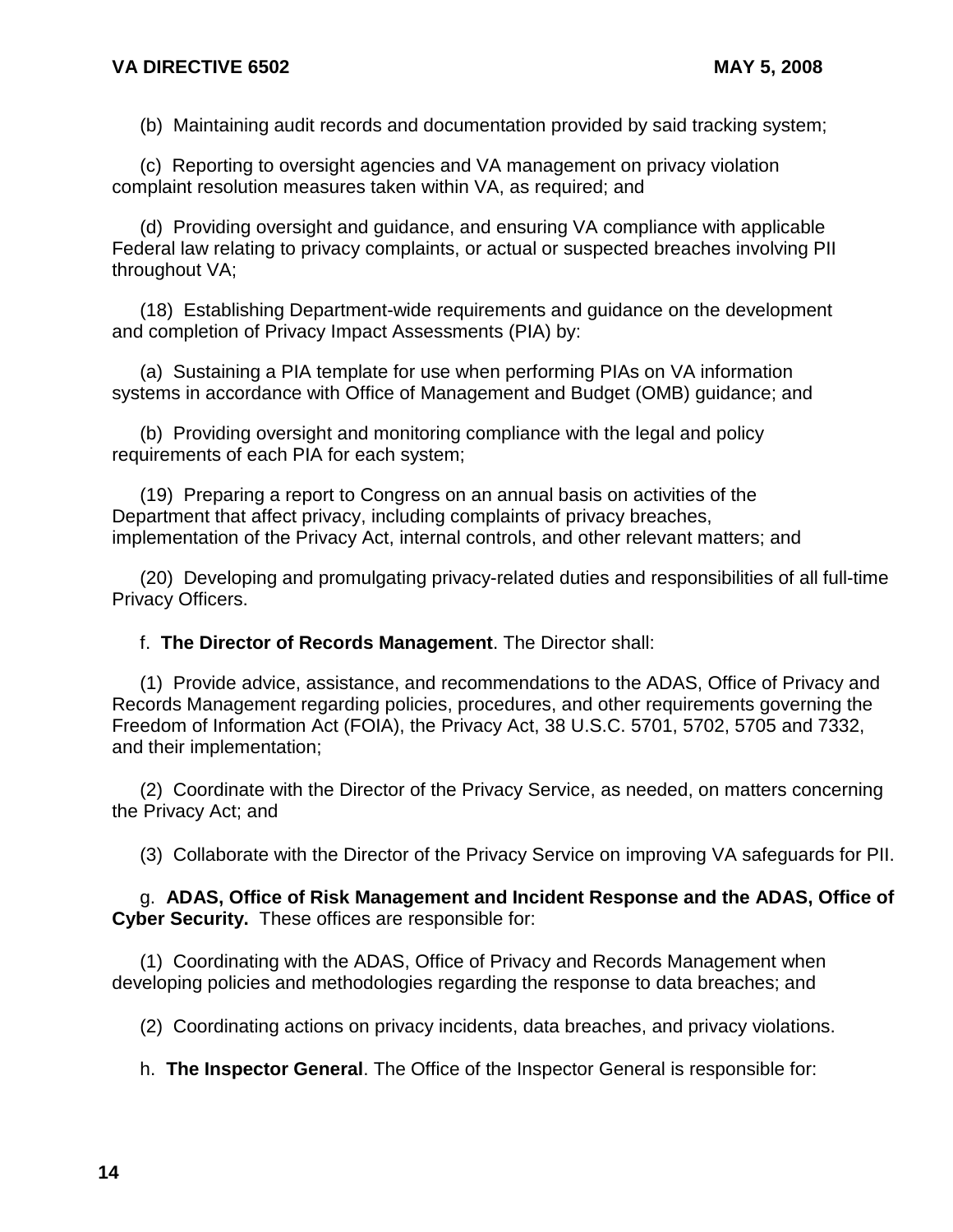(1) Conducting and supervising Privacy Program audits and providing follow-up regarding Privacy Program audit findings as deemed necessary by the Inspector General (IG); and

(2) Conducting or providing oversight for investigations concerning PII.

i. **The General Counsel**. This Office is responsible for:

(1) Interpreting laws, regulations, and directives applicable to VA privacy issues; and

(2) Rendering legal opinions on the compliance of each Administration or staff office policies with the Federal privacy law and regulations applicable to that Administration or office by:

(a) Providing reviews of each Privacy Review for compliance with applicable law; and

(b) Rendering legal advice and services regarding privacy issues to Under Secretaries, Assistant Secretaries, and Other Key Officials.

#### j. **Under Secretaries, Assistant Secretaries, and Other Key Officials.**

(1) Under Secretaries, Assistant Secretaries, and other key officials shall:

(a) Ensure that Department-wide privacy policies and procedures are implemented;

(b) Establish procedures and rules of conduct necessary to implement this Directive so as to ensure compliance with all federal privacy mandates;

(c) Appoint Privacy Officers in the following manner:

1. Under Secretaries shall appoint full-time, dedicated administration-level Privacy Officers; and

2. Assistant Secretaries and Other Key Officials shall appoint full-time Privacy Officers based upon organizational needs and legal requirements;

(d) Develop policies necessary to implement this Directive and prescribe the responsibilities and duties of the full-time Privacy Officers within their respective VA facilities;

(e) Safeguard and secure all PII maintained in VA information systems for which they are responsible, as well as those systems shared with, or operated by, other Federal agencies, contractors, or other outside organizations in coordination with the VA Privacy Service, and in accordance with Federal data security guidance;

(f) Work in close association with the Privacy Service to: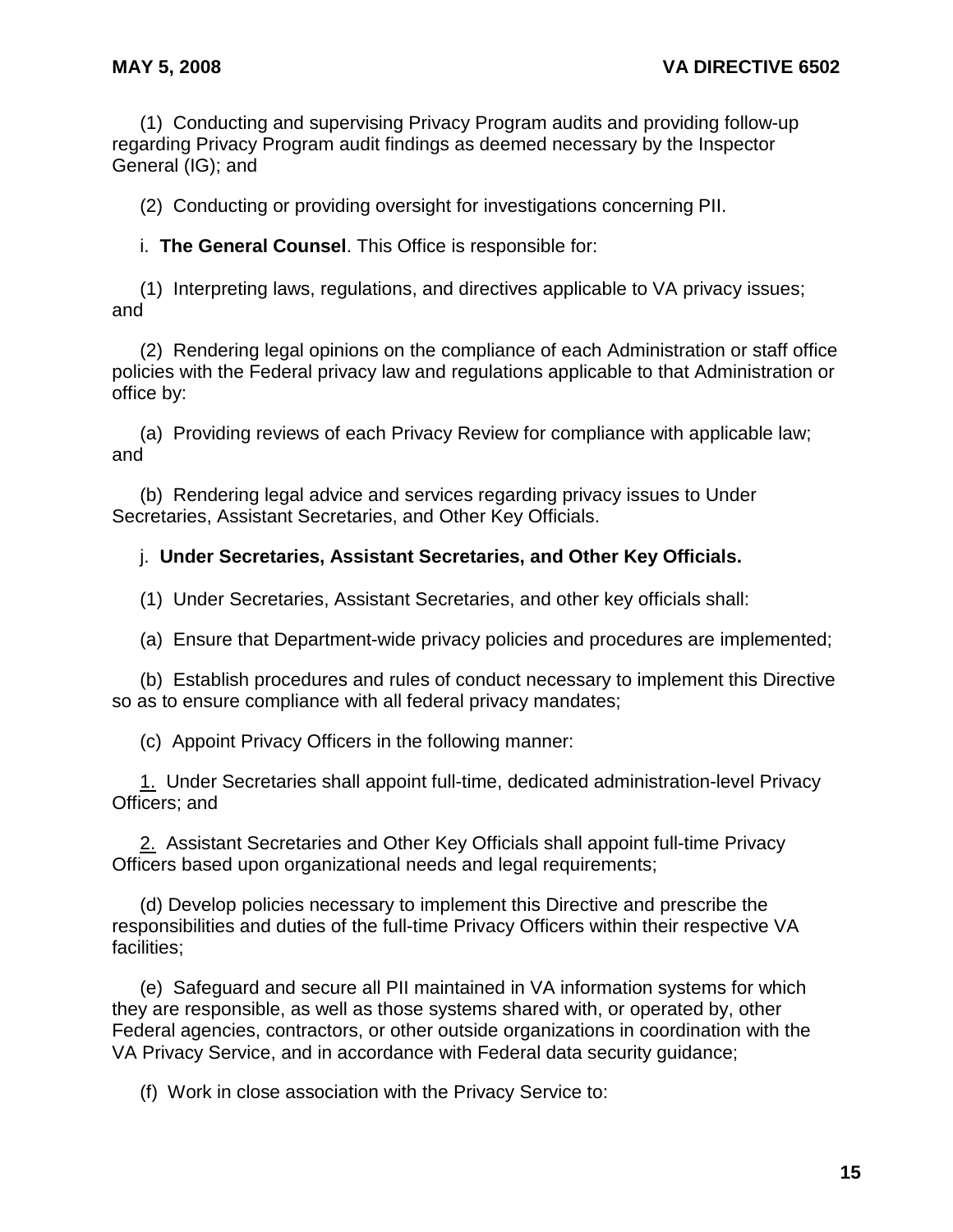1. Develop, implement, sustain, and enforce a structured program to adequately secure all PII, and the systems and resources for which they are responsible; and

2. Propose such regulations, issue such policy or guidance, and enter into such agreements as necessary to implement this directive.

(g) Assign to program offices the requirement to develop and submit to the Privacy Service a Privacy Review of all PII for which they are responsible under applicable Federal law, and describe how program offices maintain PII;

(h) Ensure that all VA employees, volunteers, medical and professional staff, contractors, business associates, alliances, and other appropriate third parties under their respective jurisdictions act in compliance with the Department's privacy policies;

(i) Seek technical guidance and requirements for the protection of all PII from the Director, Privacy Service, for the development and approval of systems planning, design, acquisition, budgeting, and funding;

(j) Ensure that Privacy Officers report, in a timely manner, all actual or suspected breaches involving PII to a tracking service designated by the Privacy Service for audit purposes;

(k) Allocate sufficient funds, personnel, and management support to implement the provisions of this directive, and ensure compliance with Federal and VA privacy program requirements;

(l) Ensure that personnel within their respective organizations attend privacy orientation and training before they are granted access to any VA system of records, in accordance with applicable legal requirements and guidance, Office of Personnel Management regulations, and VA privacy policy; and that they complete privacy awareness and security training periodically thereafter;

(m) Ensure that all privacy-related reporting or notice requirements are met (e.g., privacy training numbers, privacy complaints, and System of Records information);

(n) Ensure that all alleged breaches of applicable Federal privacy law that, on their face, appear to constitute a criminal violation of law, are referred for investigation to the Office of the Inspector General;

(o) Ensure that non-compliance with these policies by VA personnel and other authorized individuals are addressed and remedied promptly including, if necessary, the initiation of penalties for non-compliance in accordance with applicable Federal law and VA personnel rules and regulations;

(p) Perform program reviews to assess the adequacy of privacy safeguards and identify weaknesses that would jeopardize the privacy and confidentiality of all PII of VA personnel, veterans, their dependents, or their beneficiaries; and all others on whom VA collects or maintains PII;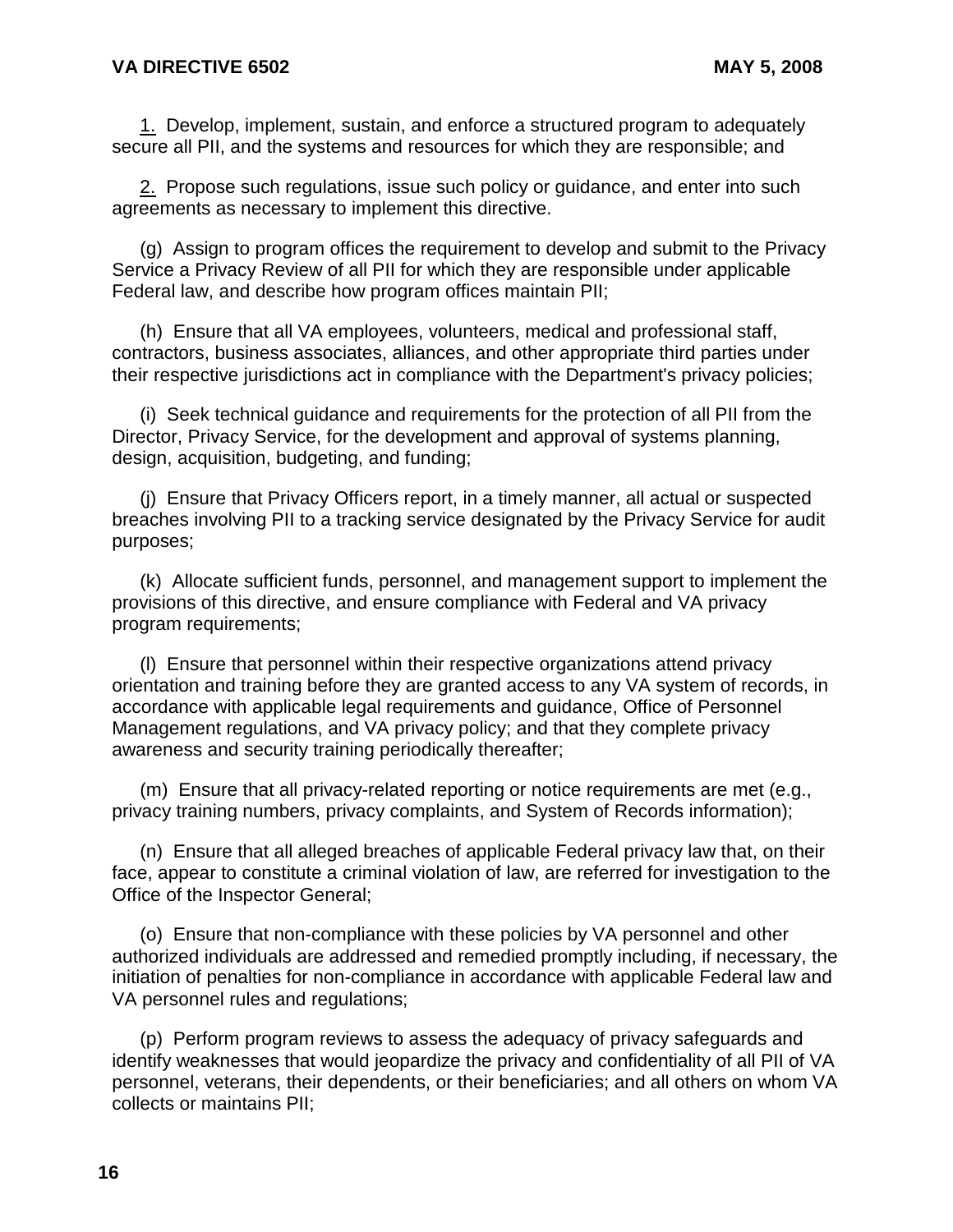(q) Identify and report on all Privacy Act Systems of Records under his or her control or authority to the ADAS, Office of Privacy and Records Management;

(r) Ensure proper disposal of all files and records under his or her authority or control;

(s) Ensure that privacy considerations are addressed in all phases of the Systems Development Lifecycle;

(t) Comply with all Departmental policies, procedures, and guidance concerning privacy;

(u) Work with the ADAS, Office of Cyber Security, and the ADAS, Office of Privacy and Records Management, as needed, to determine and verify the security requirements and appropriate level of security controls for the information system or systems, under his or her authority or control, where PII is currently maintained;

(v) Determine who has access to systems containing PII, including types of privileges and access rights; and

(w) Provide a plan of action and milestones to the Assistant Secretary for Information and Technology, on at least a quarterly basis, detailing the status of actions being taken to correct any security compliance failure or policy violation that resulted in a breach of PII.

(2) Assistant Secretaries and other key officials shall:

(a) Review the status of all Privacy Officers in their organizations and assess the adequacy of currently staffing levels at major VA facilities including, but not limited to, VA medical centers and VBA regional offices to ensure that at least one Privacy Officer is designated at each major facility throughout VA; and

(b) Ensure a Privacy Officer is assigned within their respective areas based upon organizational needs and legal requirements.

k. **Administration and Staff Office Privacy Officers.** Privacy Officers shall:

(1) Develop and implement staff office polices that promulgate this policy;

(2) Provide input to Director, Privacy Service for the development of privacy policies and initiatives and, once these policies are implemented, provide feedback on their effectiveness;

(3) Implement the VA Privacy Program within their respective areas;

(4) Understand and apply Federal law, Regulations, and VA Directives related to privacy;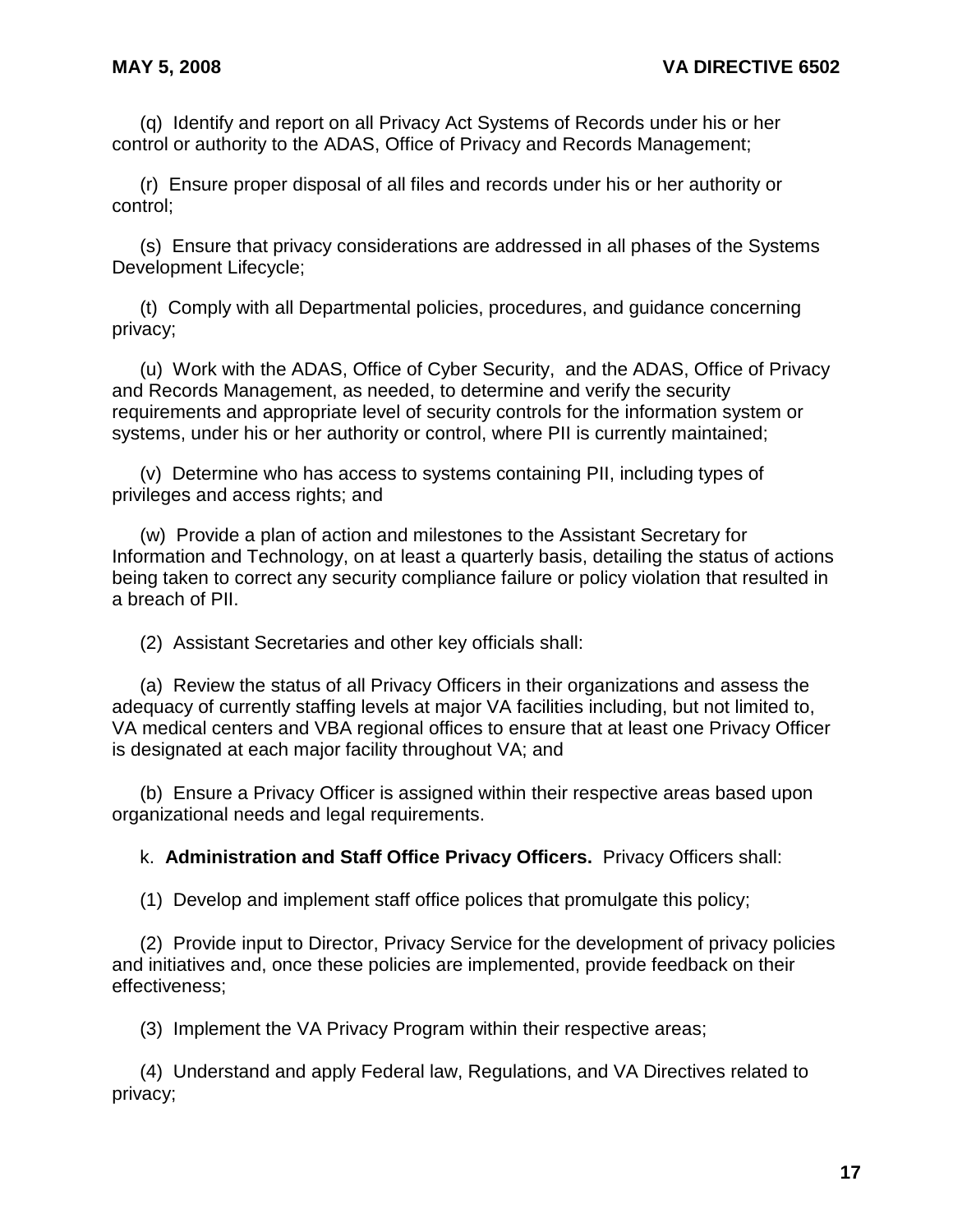(5) Serve as advisors on all aspects of privacy to their Administrations, staff offices or program areas;

(6) Manage the VA privacy training and/or awareness programs within their realms of responsibility;

(7) Identify Privacy Act Systems of Records;

(8) Coordinate with all system owner/managers to ensure that they understand the Privacy Act requirements and their related responsibilities throughout the system lifecycle;

(9) Collaborate with the Records Management Officers and the Information Security Officers (ISO) to ensure proper disposal of files and records;

(10) Create and promote a proactive privacy environment within their organizations;

(11) Determine the need for field-based Privacy Officers within their Administrations and provide instruction regarding responsibilities and requirements for implementation of the VA Privacy program within field-based facilities;

(12) Respond to all privacy complaints; and

(13) Enter all actual or suspected privacy events into the designated data breach reporting system within one hour of discovery.

l. **System Owners.** System owners, as program managers for VA information systems, shall:

(1) Assure that all proper measures are taken to ensure confidentiality of PII on all systems for which they are responsible;

(2) Conduct PIAs on systems for which they are responsible, as necessary; and

(3) Work with information owners and Director of Records Management to publish initial System of Records Notices, and update all System of Records Notices as dictated by law or VA policy.

m. **Information Owners.** Information owners, as the owners of the information maintained on VA data systems, shall:

(1) Collaborate with the System Owners to ensure that data is being used according to uses set forth in the System of Records Notice; and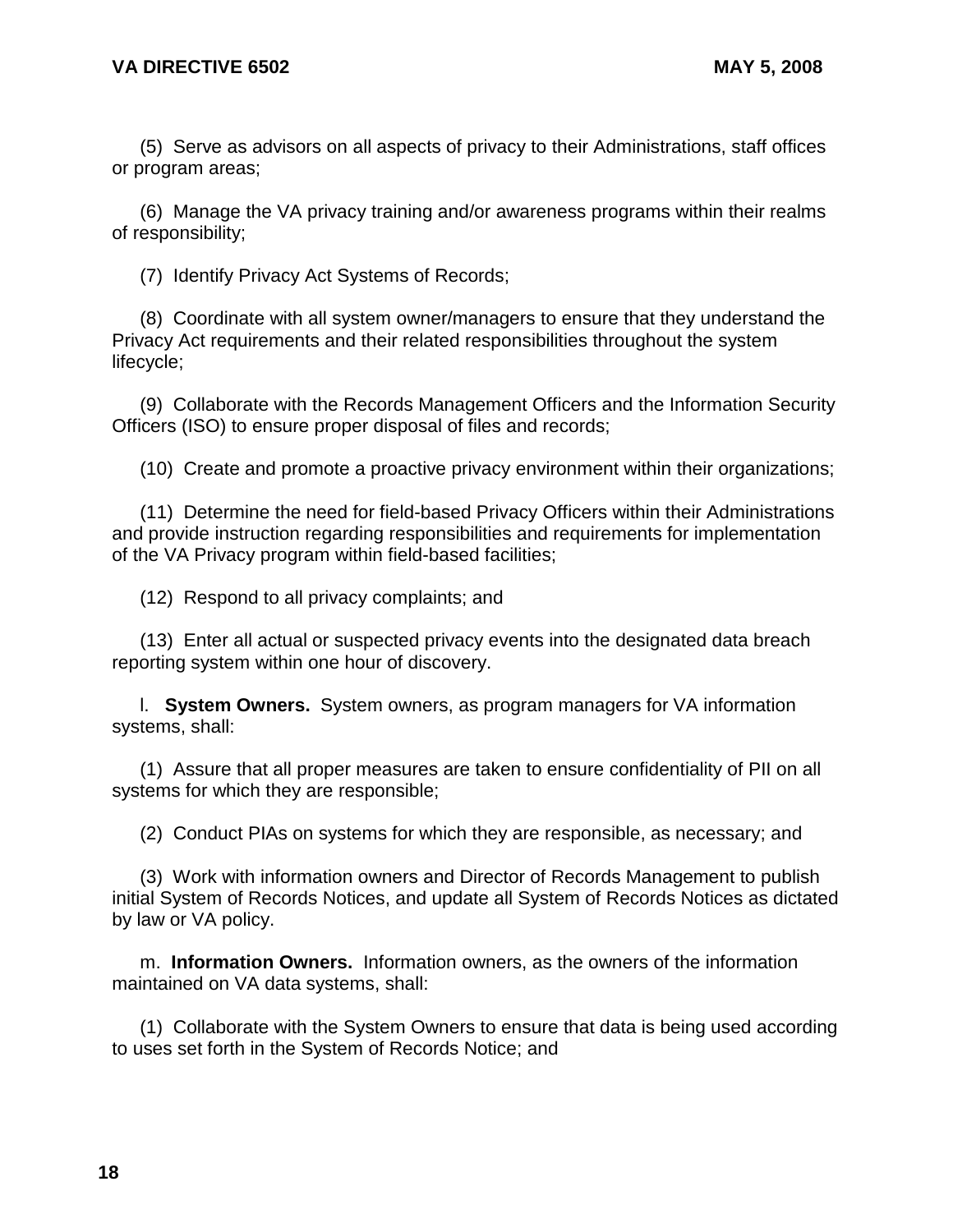(2) Ensure that all PIAs for systems maintaining their data are complete and accurate.

n. **VA Employees, Contractors, Volunteers, and Business Associates:** As users of VA systems with potential access to veteran, employee, contractor, volunteer, intern, and business associate records, all VA employees, contractors, volunteers, interns, and business associates shall:

(1) Access records containing PII only when the information is needed to carry out their official duties;

(2) Disclose PII about veterans, employees or contractors volunteers, interns, and business associates only in accordance with applicable Federal privacy laws, regulations, and VA policies and procedures;

(3) Take privacy awareness training provided or approved by the Privacy Service on an annual basis;

(4) Take any role-specific privacy training provided or approved by the VA Privacy Service that is applicable to their official duties; and

(5) Report all actual or suspected breaches involving PII to their Privacy Officers within one hour of discovery.

## **4. REFERENCES**

The VA Privacy Program has its foundation in Federal statutes, Executive Orders, Office of Management and Budget directives, and VA guidance including, but not limited to, the authorities described below.

a. Electronic Communications Privacy Act of 1986, as amended, Pub. L. 99-508, 100 Stat. 1848, 99th Cong. (October 21, 1986), codified at 18 U.S.C. 2510 et seq.

b. E-Government Act of 2002, Pub. L. 107-347, Section 208.

c. Electronic Records Management, 60 Fed. Reg. 44634 (1995).

d. Employee Suitability Determinations and Investigations, 5 C.F.R. Parts 731, 732, and 736.

e. Federal Information Processing Standard (FIPS) 140-2, Security Requirements for Cryptographic Modules.

f. Fraud and Related Activity in Connection with Access Devices and Computers, 18 U.S.C. 1029-1030.

g. Freedom of Information Act (FOIA), 5 U.S.C. 552, 38 C.F.R. §§ 1.550-557.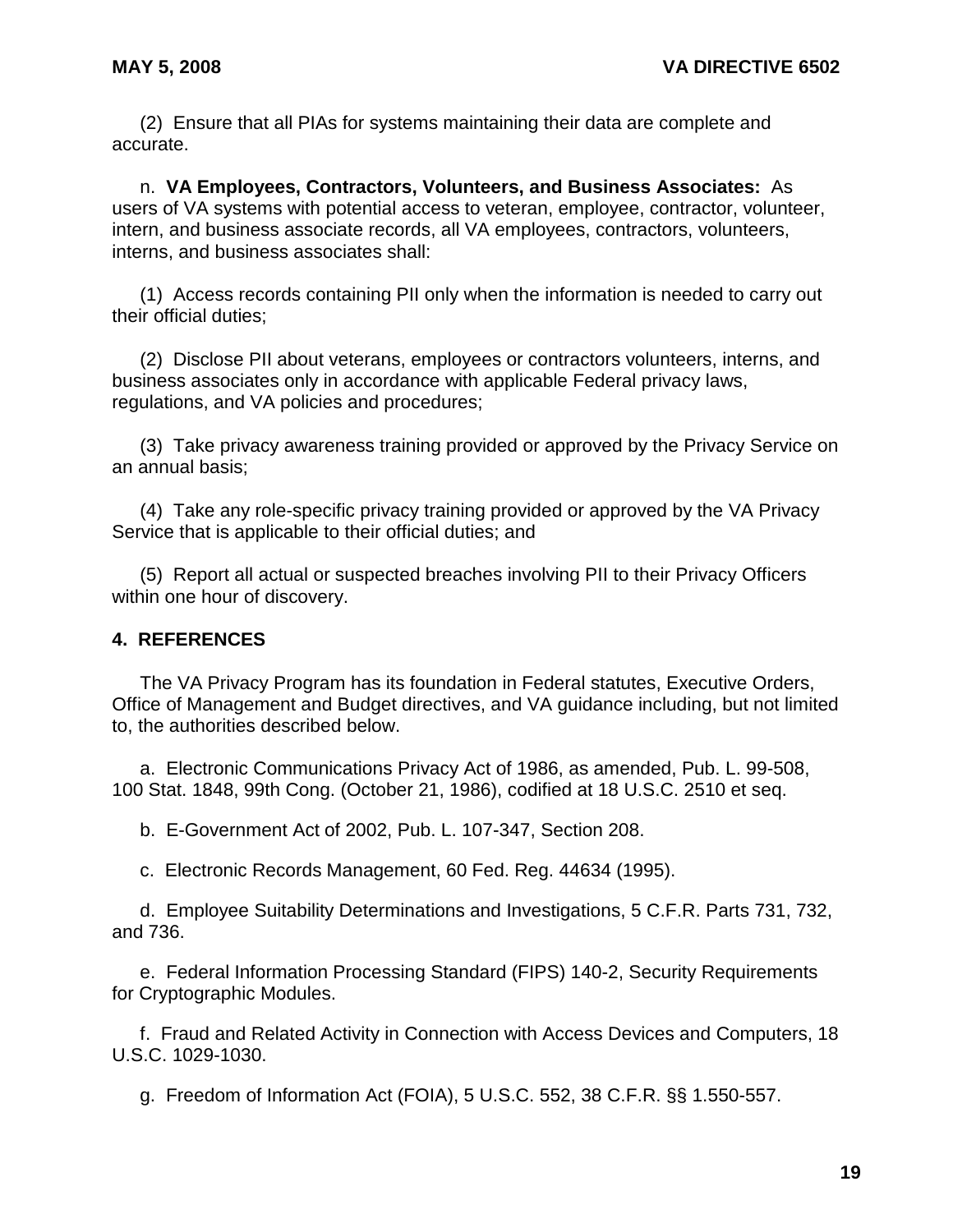h. Health Insurance Portability and Accountability Act (HIPAA) of 1996, Pub. L. 104-191, 42 USC §§ 1320d-d-8; 264(3).

i. Health Insurance Portability and Accountability Act (HIPAA) Privacy Rule, 45 C.F.R. Parts 160 and 164.

j. National Institute for Standards and Technology Special Publication 800-61, Computer Security Incident Handling Guide, December 1998.

k. National Institute for Standards and Technology Special Publication 800- 88,Guidelines for Media Sanitization, September 2006.

l. OMB Circular A-130, Management of Federal Information Resources, Appendix I, Federal Agency Responsibilities for Maintaining Records About Individuals, November 28, 2000.

m. OMB Circular A-130, Management of Federal Information Resources, Appendix III, Security of Federal Automated Information Systems, March 02, 2006.

n. OMB M-03-22, Guidance for Implementing the Privacy Provisions of the E-Government Act of 2002, September 26, 2003.

o. Privacy Act of 1974, 5 U.S.C. 552a, 38 CFR §§ 1.575 – 1.584.

p. Uniting and Strengthening America by Providing Appropriate Tools Required to Intercept and Obstruct Terrorism Act of 2001 (USA PATRIOT Act), Pub. L. 107-56, Title II.

r. Veterans Benefits, Health Care, and Information Technology Act of 2006, Pub. L. 109-461, Section 902.

s. VA Directive and Handbook 0710, Personnel Suitability and Security Program, September 10, 2004.

t. VA Directive 6001, Limited Personal Use of Government Office Equipment Including Information Technology, July 28, 2000.

u. VA Directive 6102, Internet/Intranet Services, January 30, 2006.

v. VA Directive 6103, VA Electronic Mail System, March 23, 1998.

w. VA Directive and Handbook 6210, Automated Information Systems Security, August 4, 2006.

x. VA Directive 6212, Security of External Electronic Connections, January 21, 2000.

y. VA Directive 6214, VA Information Technology Security Certification and Accreditation Program, March 15, 2002.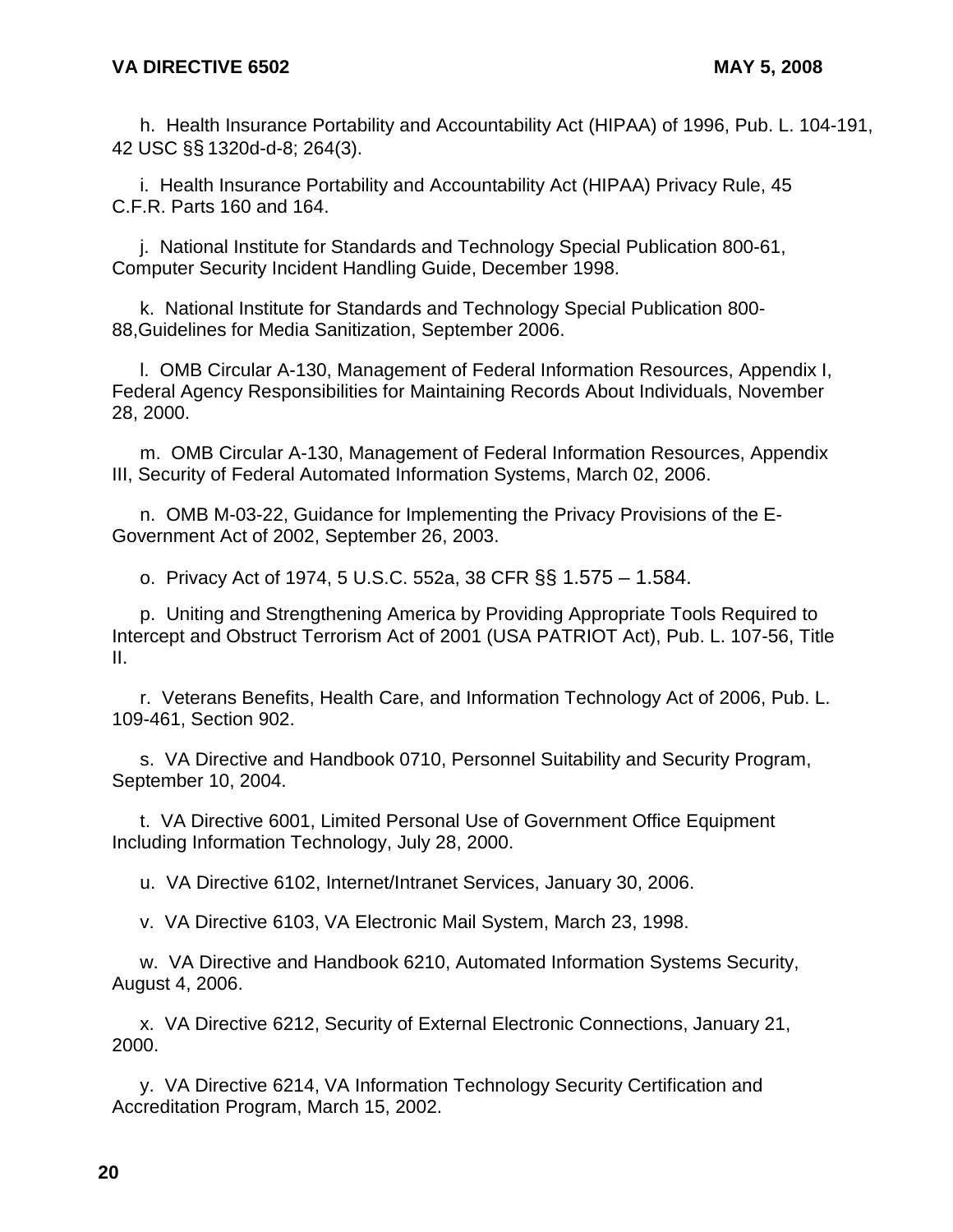z. VA Directive 6221, Accessible Electronic Information Technology (EIT), December 9, 2005.

aa. VA Directive 6361, Ensuring Quality of Information Disseminated by VA, September 2, 2004.

bb. VA Directive 6500, Information Security Program, August 4, 2006.

cc. VA Directive 6600, Protecting Personally Identifiable Information (PII), February 26, 2007.

dd. VA Handbook 6300.5; 6300.5/1, Procedures for Establishing and Managing Privacy Act Systems of Records, October 5, 2000.

ee. VA Handbook 6300.6; 6300.6/1, Procedures for Releasing Lists of Veterans' and Dependents' Addresses, January 12, 1998.

ff. VA Handbook 6300.7; 6300.7/1, Procedures for Computer Matching Programs, January 12, 1998.

gg. VA Handbook 6301, Procedures for Handling Electronic Mail Records, April 24, 1997.

hh. VA Handbook 6310.2, Collections of Information Procedures, December 1, 2001.

ii. VA Handbook 6361, Ensuring Quality of Information Disseminated by VA, September 2, 2004.

jj. VA Handbook 6500, Information Security Program, September 18, 2007.

kk. VA Handbook 6502.1, Privacy Violation Tracking System (PVTS), March 24, 2004.

ll. VA Handbook 6502.2, Privacy Impact Assessment, October 21, 2004.

mm. VA Handbook 6502.3, Web Page Privacy Policy, April 17, 2006.

nn. VA IT Directive 06-2, Safeguarding Confidential and Privacy Act Protected Data at Alternative Work Locations, June 6, 2006.

oo. VA IT Directive 06-4, Embossing Machines and Miscellaneous Storage Devices, September 7, 2006.

pp. VA IT Directive 06-5, Use of Personal Computing Equipment October 5, 2006.

qq. VA IT Directive 06-6, Safeguarding Removable Media, September 29, 2006.

rr. 38 U.S.C. 5701, Confidential Nature of Claims, 38 C.F.R. 1.500-527.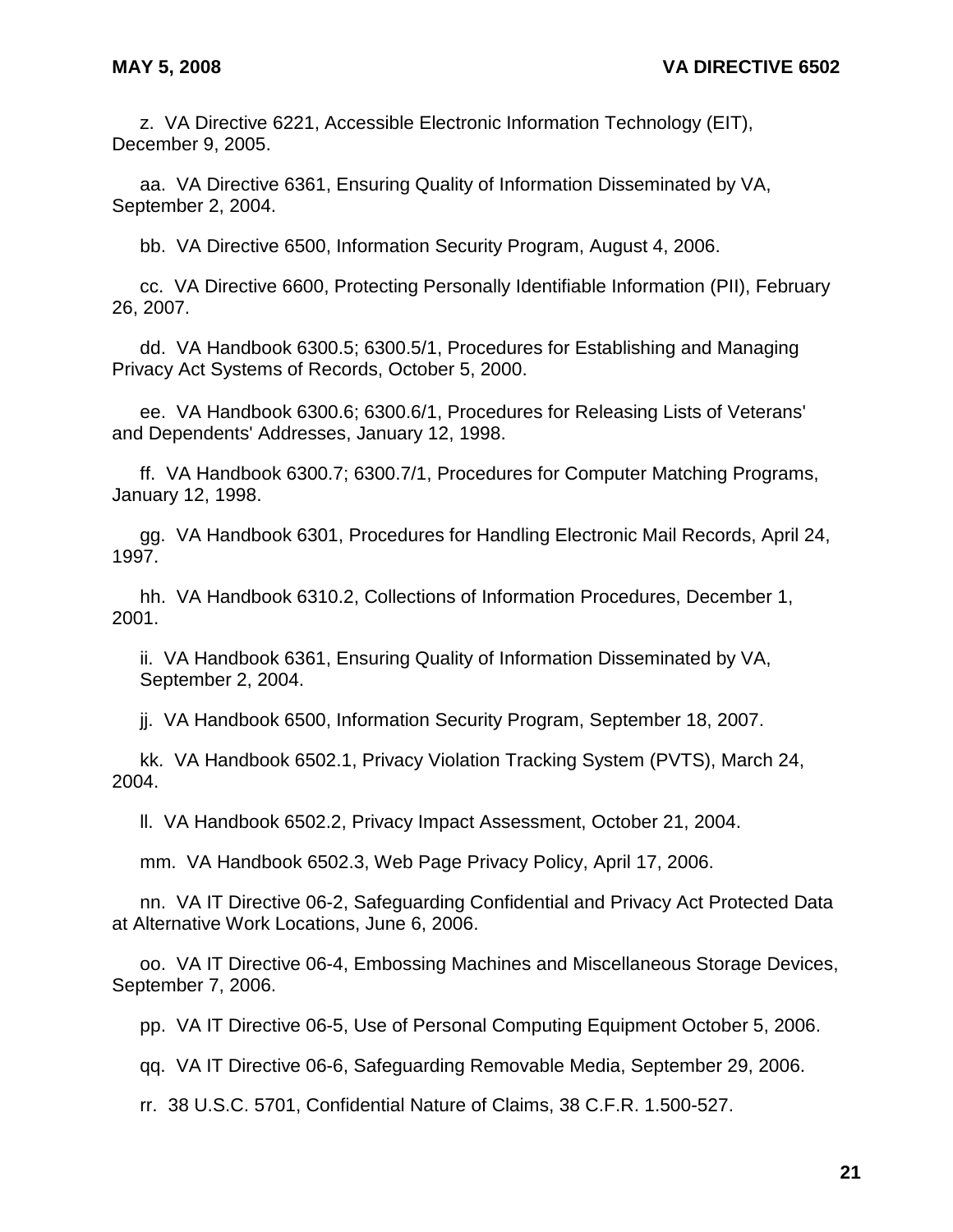ss. 38 U.S.C. 5705, Confidentiality of Medical Assurance Records, 37 C.F.R. 17.500-.511.

tt. 38 U.S.C. 5721-5727, Information Security, 38 C.F.R. 75.111-118.

uu. 38 U.S.C. 7332, Confidentiality of Certain Medical Records, 38 C.F.R. 1.460- 496.

# **5. DEFINITIONS**

a. **Data Breach.** The loss, theft, or any other unauthorized access, other than those incidental to the scope of employment, to data containing sensitive personal information in electronic, printed form, that results in the potential compromise of the confidentiality or integrity of the data.

b. **Data Steward.** An individual who manages and oversees the protection of PII. The Data Steward assures the protection of PII by acting as the conduit between information technology (IT) and operations in order to align the business needs with those of IT systems. This individual assures that the usability, accessibility, and quality of data is retained to the fullest allowable extent, while ensuring the confidentiality of PII.

c. **Individually Identifiable Health Information.** A subset of health information, including demographic information collected from an individual, and: (1) Is created or received by a health care provider, health plan, employer, or health care clearinghouse; and (2) Relates to the past, present, or future physical or mental health or condition of an individual; the provision of health care to an individual; or the past, present, or future payment for the provision of health care to an individual; and (i) That indentifies the individual; or (ii) With respect to which there is a reasonable basis to believe the information can be used to identify the individual.

d. **Information Owner.** An information owner is the agency official with statutory or operational authority for specified information and responsibility for establishing the criteria for its creation, collection, processing, dissemination, or disposal. Information owner responsibilities extend to interconnected systems or groups of interconnected systems.

e. **Maintain.** To collect, create, use, process, store, disseminate, transmit, or dispose of PII.

f. **Personally-Identifiable Information (PII).** For purpose of this Privacy Service Directive, PII is considered to be the same as VA Sensitive Information/Data. PII is any information about an individual that can reasonably be used to identify that individual that is maintained by VA, including but not limited to, education, financial transactions, medical history, and criminal or employment history and information which can be used to distinguish or trace an individual's identity, such as name, social security number, date and place of birth, mother's maiden name, telephone number, driver's license number, credit card number,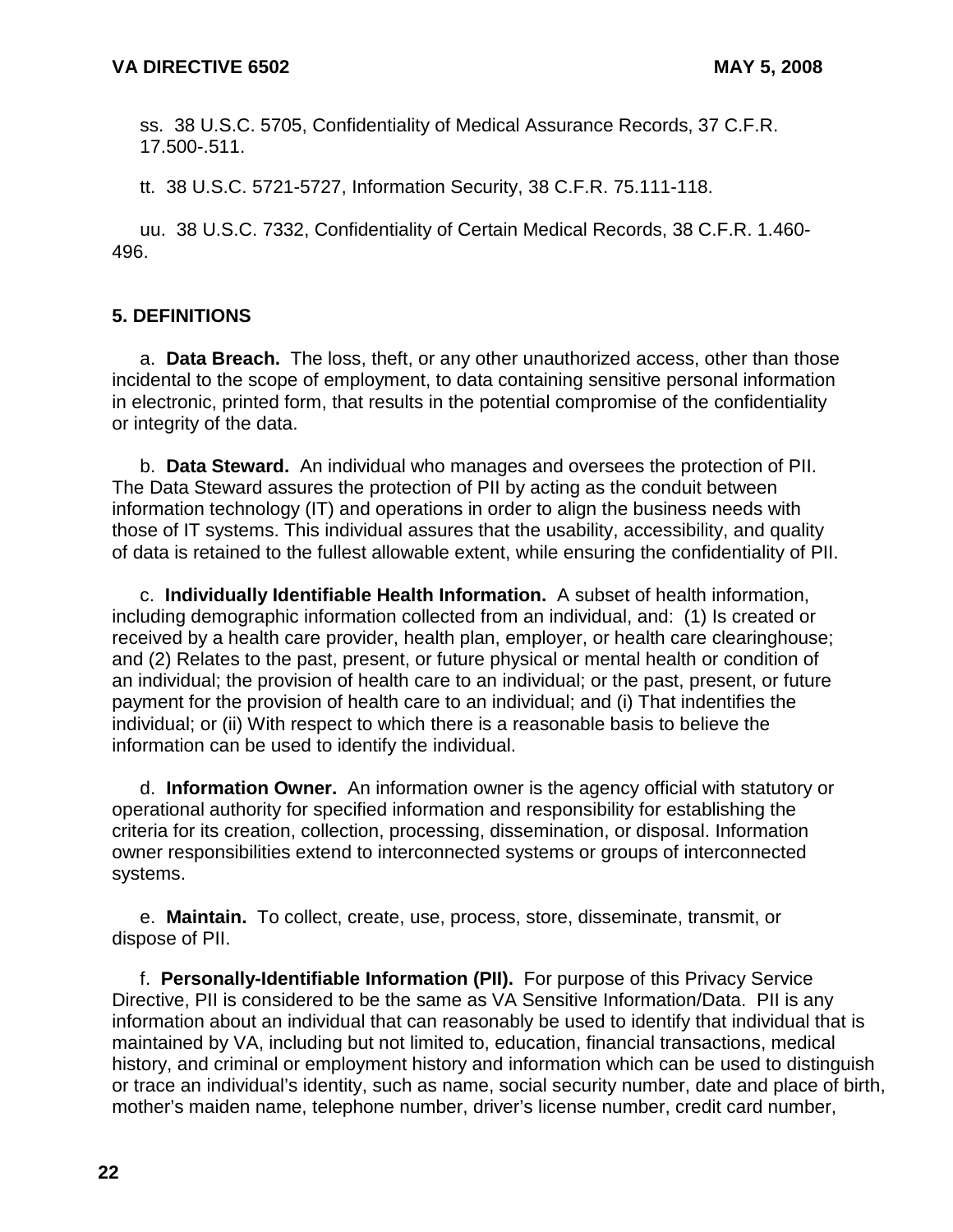photograph, finger prints, biometric records, etc., including any other personal information which is linked or linkable to an individual.

**g. Protected Health Information (PHI)** For purposes of this Privacy Service Directive, PHI shall be considered a subcategory of PII. This term applies only to Individually Identifiable Health Information that is under the control of VHA, as VA's only Covered Entity under HIPAA. PHI is health (including demographic) data that is transmitted by, or maintained in, electronic or any other form or medium, and relates to 1) the past, present, or future physical or mental health, or condition of an individual; 2) provision of health care to an individual; or 3) past, present, or future payment for the provision of health care to an individual, and that identifies the individual or for which there is a reasonable basis to believe it can be used to identify the individual. If the information identifies or provides a reasonable basis to believe it can be used to identify an individual, it is considered individually identifiable health information.

h. **Plan of action and milestones**. A plan used as a basis for the quarterly reporting requirements of the Office of Management and Budget that includes the following information:

- (1) A description of the security weakness;
- (2) The identity of the office or organization responsible for resolving the weakness;
- (3) An estimate of resources required to resolve the weakness by fiscal year;
- (4) The scheduled completion date;
- (5) Key milestones with estimated completion dates;
- (6) Any changes to the original key milestone date;
- (7) The source that identified the weakness; and
- (8) The status of efforts to correct the weakness.

i. **Privacy Event.** An event with the potential to result in an actual or suspected Data Breach.

j. **Record.** Any item, collection or grouping of information about an individual that is maintained by an agency, including, but not limited to, his or her education, financial transactions, medical history, and criminal or employment history and that contains his or her name, or the identifying number, symbol, or other identifying particular assigned to the individual.

k. **VA Sensitive Information/Data.** All Department data, on any storage media or in form or format, which requires protection due to the risk of harm that could result from inadvertent or deliberate disclosures, alteration, or destruction of the information and includes information whose improper use or disclosure could adversely affect the ability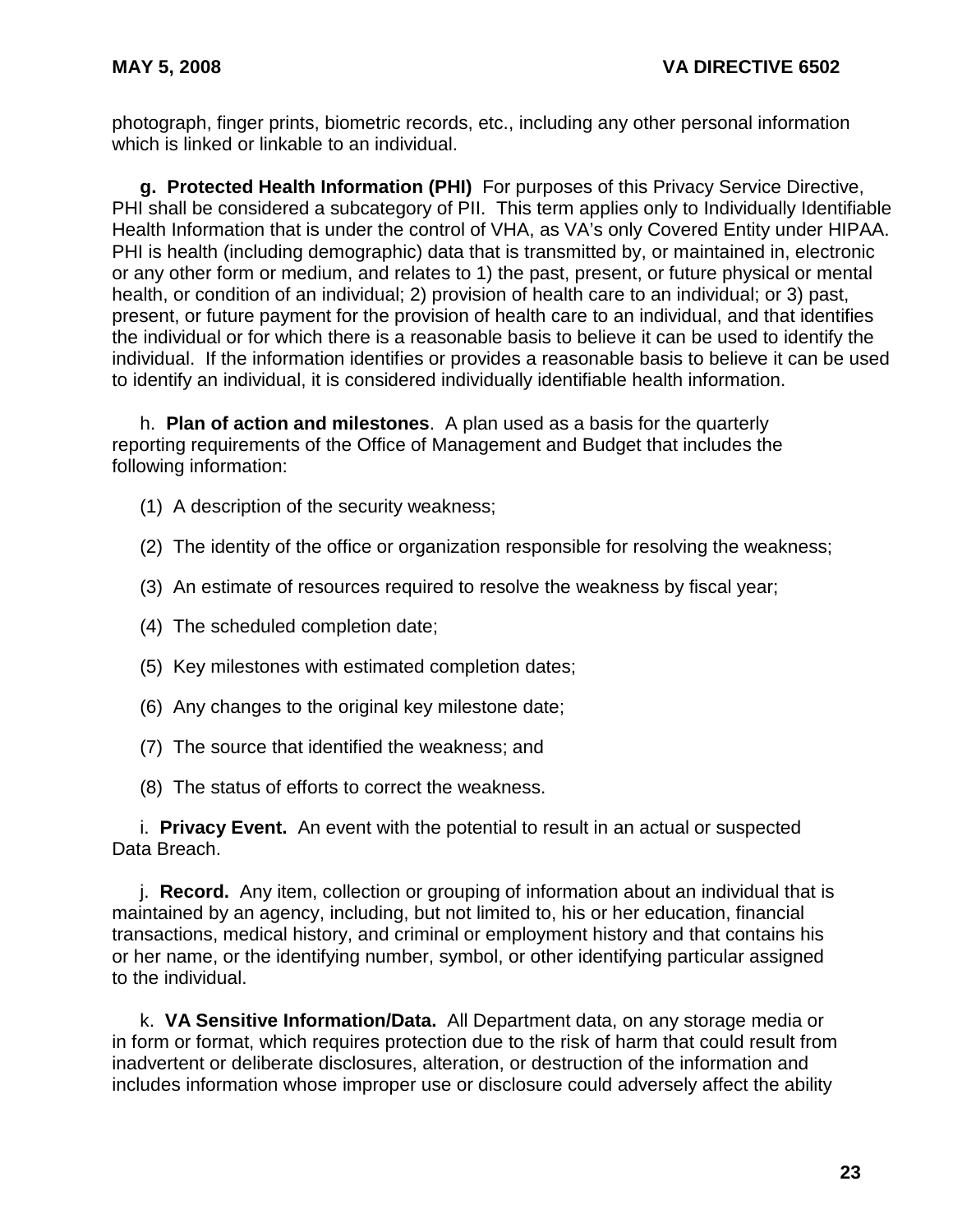of an agency to accomplish its mission, proprietary information, and records about individuals requiring protection under applicable confidentiality provisions.

l. **Sensitive Personal Information (SPI).** Defined in VA Handbook 6500 as any information about the individual maintained by an agency, including the following: (i) education, financial transactions, medical history, and criminal or employment history; (ii) Information that can be used to distinguish or trace the individual's identity, including name, social security number, date and place of birth, mother's maiden name, or biometric records. For purposes of this Directive, the term SPI is interchangeable with the term Personally Identifiable Information (PII).

m. **System of Records.** A group of any records under the control of any agency from which information is retrieved by the name of the individual or by some identifying number, symbol, or other identifying particular assigned to the individual.

n. **System Owner.** An agency official responsible for the overall procurement, development, integration, modification, or operation and maintenance of an information system. The system owner is responsible for the development and maintenance of the system security plan and ensures the system is deployed and operated according to the agreed-upon security requirements, and is also responsible for deciding who has access to the information system (and with what types of privileges or access rights) and ensures that system users and support personnel receive the requisite security training (e.g., instruction in rules of behavior).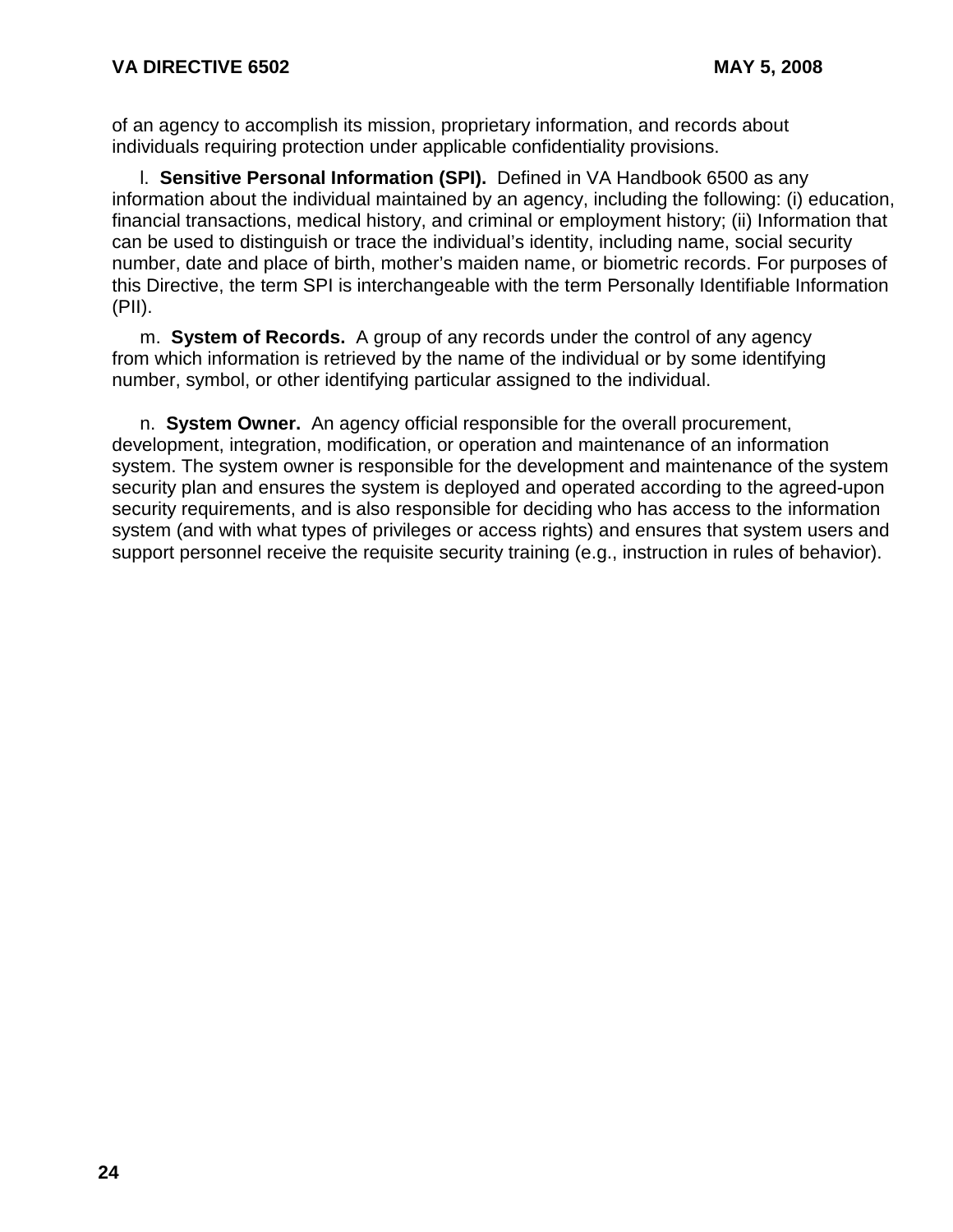# **VA Fair Information Principles**

1. The Principle of Openness. When VA collects personal data from an individual, VA will inform him or her of the intended uses of the data, the disclosures that will be made, the authorities for the data's collection, and whether the collection is mandatory or voluntary. VA will collect no data subject to the Privacy Act unless a Privacy Act system notice has been published in the *Federal Register* and posted on the VA Systems of Records Notices Government Printing Office (GPO) Compilation website, available at: http://www.va.gov/privacy/SystemsOfRecords/2001\_Privacy\_Act\_GPO\_SOR [compilation.pdf](http://www.va.gov/privacy/SystemsOfRecords/2001_Privacy_Act_GPO_SOR_ compilation.pdf)

2. The Principle of Individual Participation. Unless VA has claimed an exemption from the Privacy Act, everyone will be granted access to his or her records, upon request; to the extent permitted by law, and provided a list of disclosures made outside VA; and provided the opportunity to make corrections to his or her file if it is shown to be in error.

3. The Principle of Limited Collection. VA will collect only those personal data elements required to fulfill an official function or mission grounded in law. Those collections will be conducted by lawful and fair means.

4. The Principle of Limited Retention. VA will retain personal information only for as long as necessary to fulfill the purposes for which it is collected. Records will be destroyed in accordance with established VA records management principles.

5. The Principle of Data Quality. VA will make every effort to maintain only accurate, relevant, timely, and complete data about individuals.

6. The Principle of Limited Internal Use. VA will use personal data for lawful purposes only. Access to any personal data will be limited to those individuals within VA with an official need for the data.

7. The Principle of Disclosure. VA personnel will zealously guard all personal data to ensure that all disclosures are made with written permission or in strict accordance with privacy laws.

8. The Principle of Security. All personal data shall be protected by safeguards appropriate to ensure security and confidentiality. Electronic systems will be periodically reviewed for compliance with the security principles of the Privacy Act, the Computer Security Act, Heath Insurance Portability and Accountability Act (HIPAA), and related statutes. Electronic collection of information will only be conducted in a safe and secure manner.

9. The Principle of Accountability. VA, its employees, and contractors are subject to civil and criminal penalties for certain breaches of privacy. VA shall be diligent in sanctioning individuals who violate privacy rules.